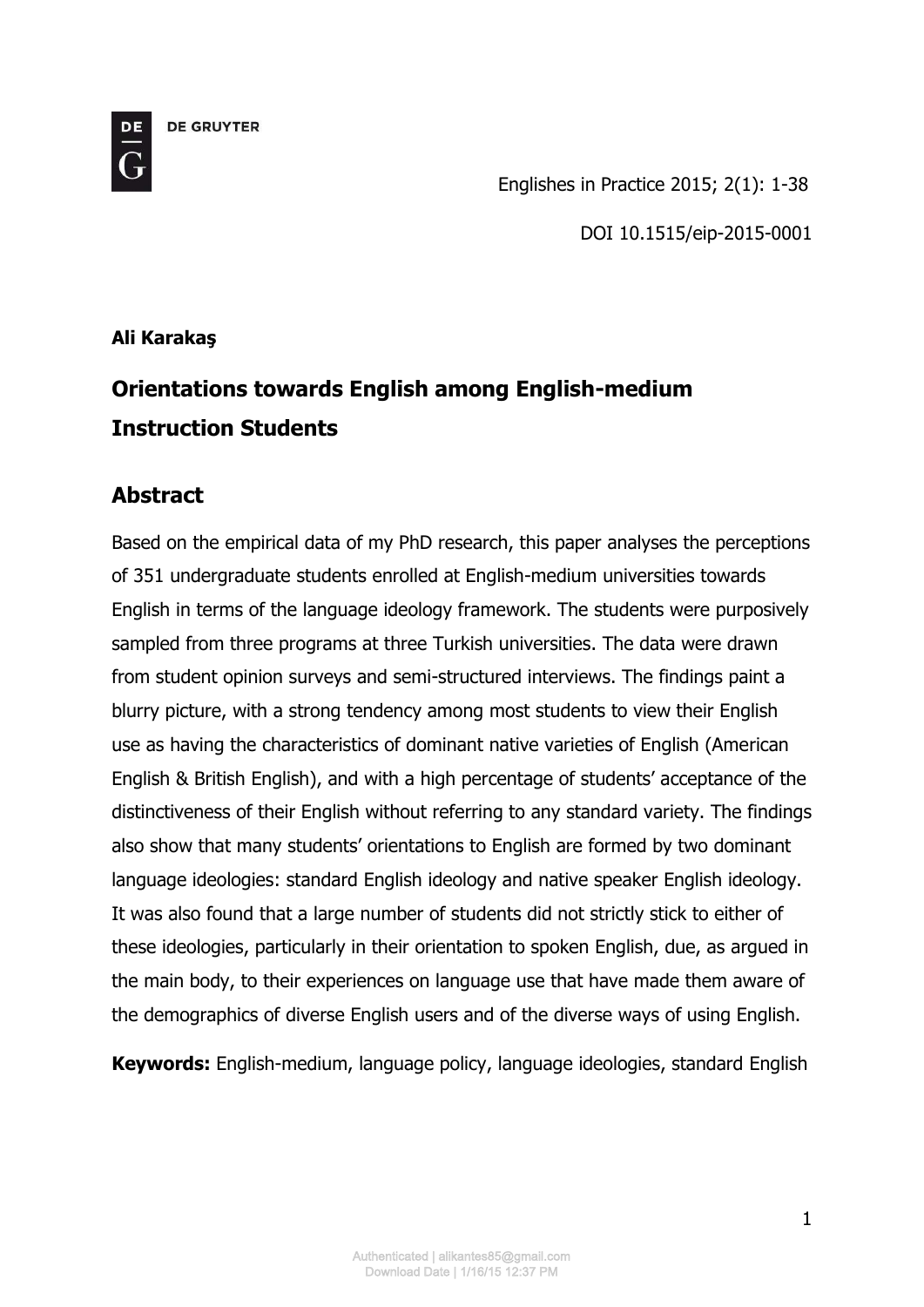# **Öz**

Bu çalışma doktora araştırma verilerime dayanarak 351 lisans öğrencisinin İngilizceye karşı algılarını dil ideolojisi kuramsal çerçevesi açısından analiz etmektedir. Öğrenciler, amaçlı örneklem yoluyla öğretim dili olarak İngilizceyi kullanan üç Türk üniversitesinin üç farklı bölümünden örneklenmiştir. Araştırmanın verileri, ağırlıklı olarak öğrenci görüşü anketleri ve yarı-yapılandırılmış görüşmelerden elde edilmiştir. Bulgular, öğrenciler arasında kendi İngilizcelerinin baskın İngilizce çeşitlerinin (Amerikan İngilizcesi ve Britanya İngilizcesi) özelliklerine sahip olduğunu düşünme eğilimi ve öğrencilerin büyük bir oranının herhangi bir standart İngilizce türünü ima etmeden kendi İngilizcelerinin farklılığını kabul etmeleri açısından bulanık bir tablo sunmaktadır. Analizler, aynı zamanda birçok öğrencinin İngilizceye yönelimlerinin 'standart İngilizce' ideolojisi ve 'anadili İngilizce olan kişi' ideolojisi olmak üzere iki baskın dil ideolojisi tarafından şekillendirildiğini göstermektedir. Diğer taraftan, öğrencilerin önemli bir kısmı, farklı İngilizce kullanıcılarının demografik özellikleri ve çeşitli İngilizce kullanım şekillerinden kendilerinin haberdar olmalarını sağlayan dil kullanımı deneyimleri sayesinde her iki ideolojiye de tam anlamıyla bağlılık göstermemiştir.

**Anahtar kelimeler:** Eğitim dili olarak İngilizce, dil politikası, dil ideolojileri, standart **ingilizce** 

**Ali Karakaş:** University of Southampton, UK. Email: [ak16g11@soton.ac.uk](mailto:ak16g11@soton.ac.uk)

## **1. Introduction**

Much has changed in higher education across the world mostly because of the impacts of globalization and internationalization processes leading to a borderless network among human beings. One single example of many changes is concerned with language, more specifically the language used in teaching tertiary level courses. Recent reports and research identified the dramatic increase in the number of English-medium programs, particularly in relation to European and several other countries where English is spoken neither as the first nor official language (e.g. Dearden, 2014; Wächter & Maiworm, 2008). As might be expected, Turkish universities are no exception in this current fashion towards using English as the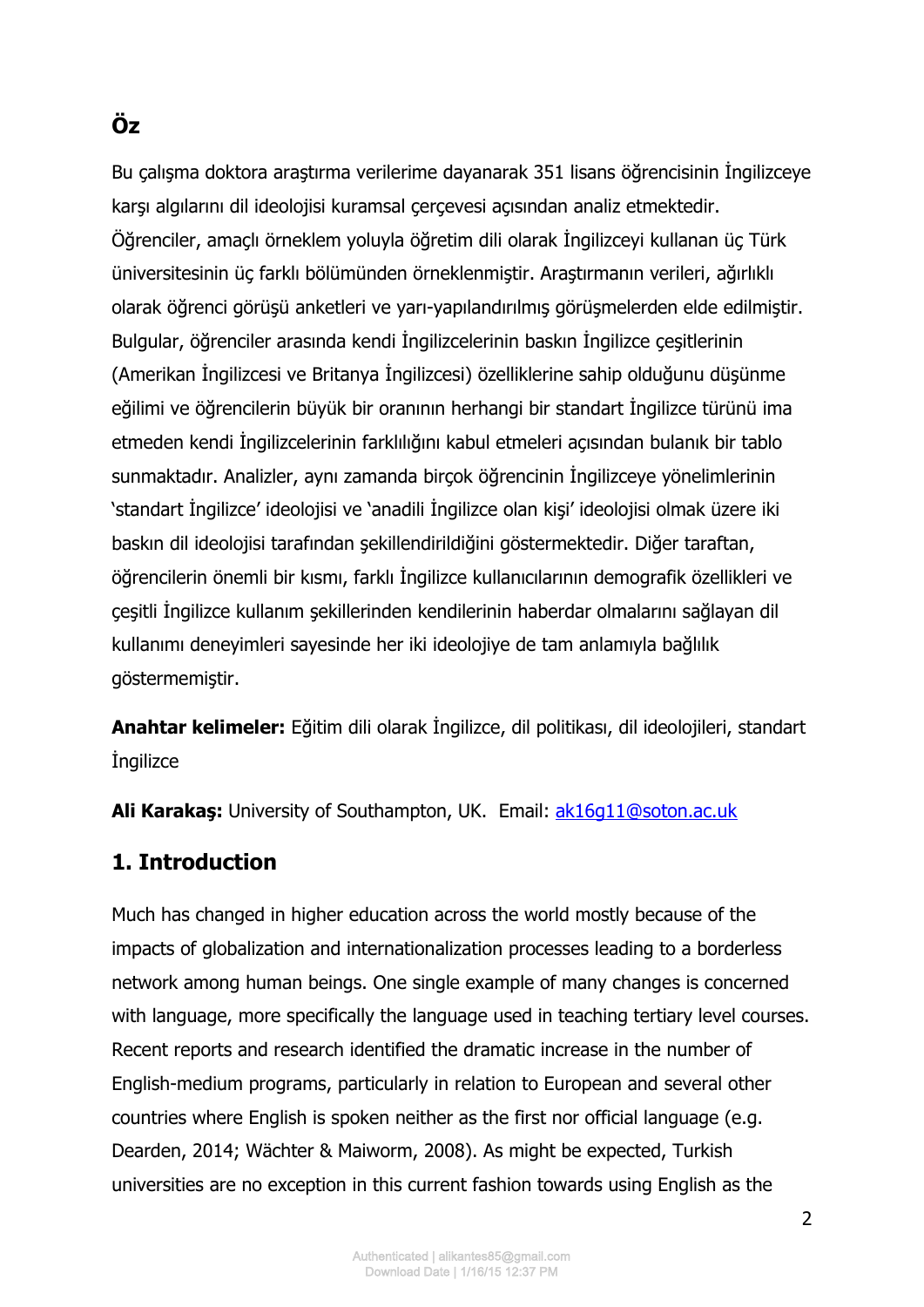medium of instruction (EMI). Moreover, Turkish higher education, according to OECD reports (2011, 2013), is becoming more and more international by nature as a direct corollary of its universities' international student cohorts, and academic staff profiles to a lesser extent. A transformation of this sort occurring in EMI universities means that English will be used more widely as a lingua franca, i.e. "a vehicular language spoken by people who do not share a native language" (Mauranen, 2003, p. 513) rather than a foreign language as it was two or three decades ago.

The shift from English being taught as a foreign language to English being used as a lingua franca has potentially far-reaching implications. A simple case in point is related to the way speakers of English, particularly non-natives, are conceptualized. Will they still be labelled as 'failed learners' with deficit English skills? Or, will they get their own share from this recent change in the use of English? In this regard, there is an emerging consensus that those who draw on English for academic studies should not be construed as learners any more, but 'users' (e.g. Ljosland, 2011; Pilkinton-Pihko, 2010) since English merely serves as a tool for them in the delivery and acquisition of subject area knowledge. Another point relates to the profile of users, e.g. who is going to use it, and with who, and where. The last point grapples with the question of how English will be used, i.e. whether it will be used in stark conformity with native English norms as has been largely the case, or in nonnormative manners varying from what is so-called standard English.

One critical issue regarding the aforesaid implications is, however, that although the strong trend towards EMI in universities has resulted in a wide range of related research such as cognitive-pedagogical aspects (e.g. Aguliar & Rodriguez, 2012; Byun et al., 2010), socio-political and cultural aspects (e.g. Liosland, 2010) and educational language planning aspects (e.g. Preisler, 2009), the linguistic aspect still remains under-researched. As put by Turner and Robson (2008), the linguistic aspect concerns language policy and practice matters of tertiary institutions. The concept of language policies can, at this juncture, be conceived as "specific documents, laws, regulations, or policy documents" that specify the issues around language use in a particular domain (Shohamy, 2006, p. 45). Spolsky (2004) puts forward that language policy research can be undertaken focusing on the three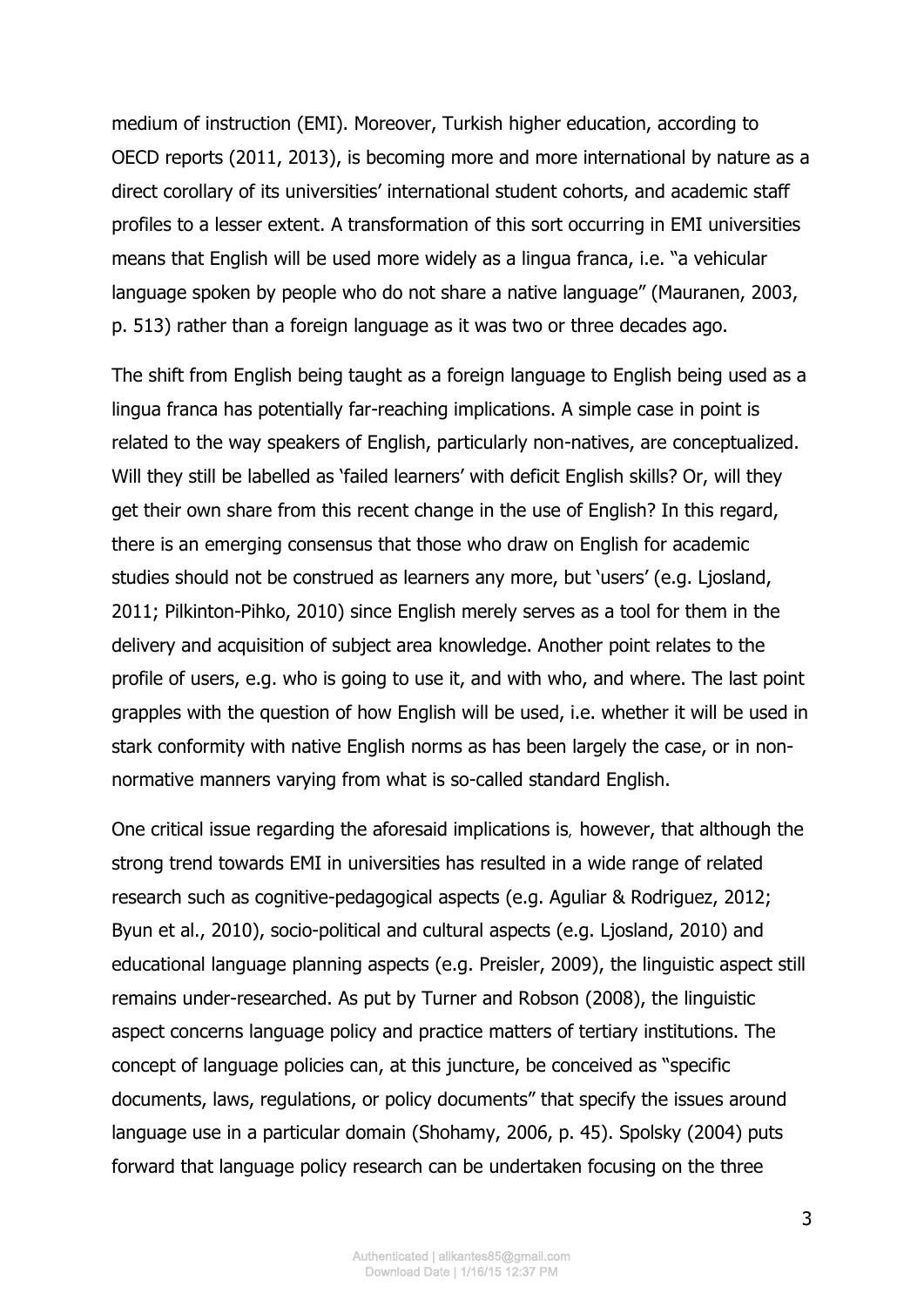dimensions of language policy, i.e. how language is used (language practice), beliefs about how it should be used (language beliefs) and attempts of modifying the use of language by leading users to adopt certain manners of language use (language management). Within this multi-componential model, this paper will particularly make use of the beliefs and the language management dimensions while attempting to determine the participants' orientations. The language practices will be scrutinized meta-linguistically by asking the students what they feel about their language use rather than a direct observation of their language behaviours.

Another argument posits that the study of language policies has close ties with the concept of language ideologies. For instance, to Spolsky (2004, p. 14), "language ideology is language policy with the manager left out, what people think should be done" while using the language. As a well-critiqued term, there are different views on the concept of language ideology (e.g. Lippi-Green, 2012; Makihara & Schieffelin, 2007; Milroy & Milroy, 2012). Although many scholars, both inside and outside the field of linguistics, neutrally view ideology as a set of beliefs/ideas, there are also others who state that ideology is power-laden, and serves as a tool in the hands of power holders to enforce their views about language and its speakers: how it should be used, taught and learned. I will take the term language ideology as a concept that is enforced by the dominant groups to promote their own interests and needs over those of the less powerful groups, and in the context of my research discussions around 'standard English' and 'native English speaker' are salient. These ideologies, imposed by power holders through various tools, have a close link to the prescriptivist school of thought in which language use is measured against grammatical correctness and competence of native-speakers, who are assumed to be expert users of the language, and thus the ideal model for speakers of English (Doerr, 2009; Pennycook, 1994).

It is further averred that there are several dynamics that have a place in regulating people's thoughts, and more importantly their linguistic behaviours, such as testing, teaching materials (e.g. dictionaries, usage books, handbooks on language), and policy actors, e.g. teachers (Milroy, 2001; Shohamy, 2006). As Shohamy (2006) firmly puts it, "all mechanisms are forms of marketing language ideologies" to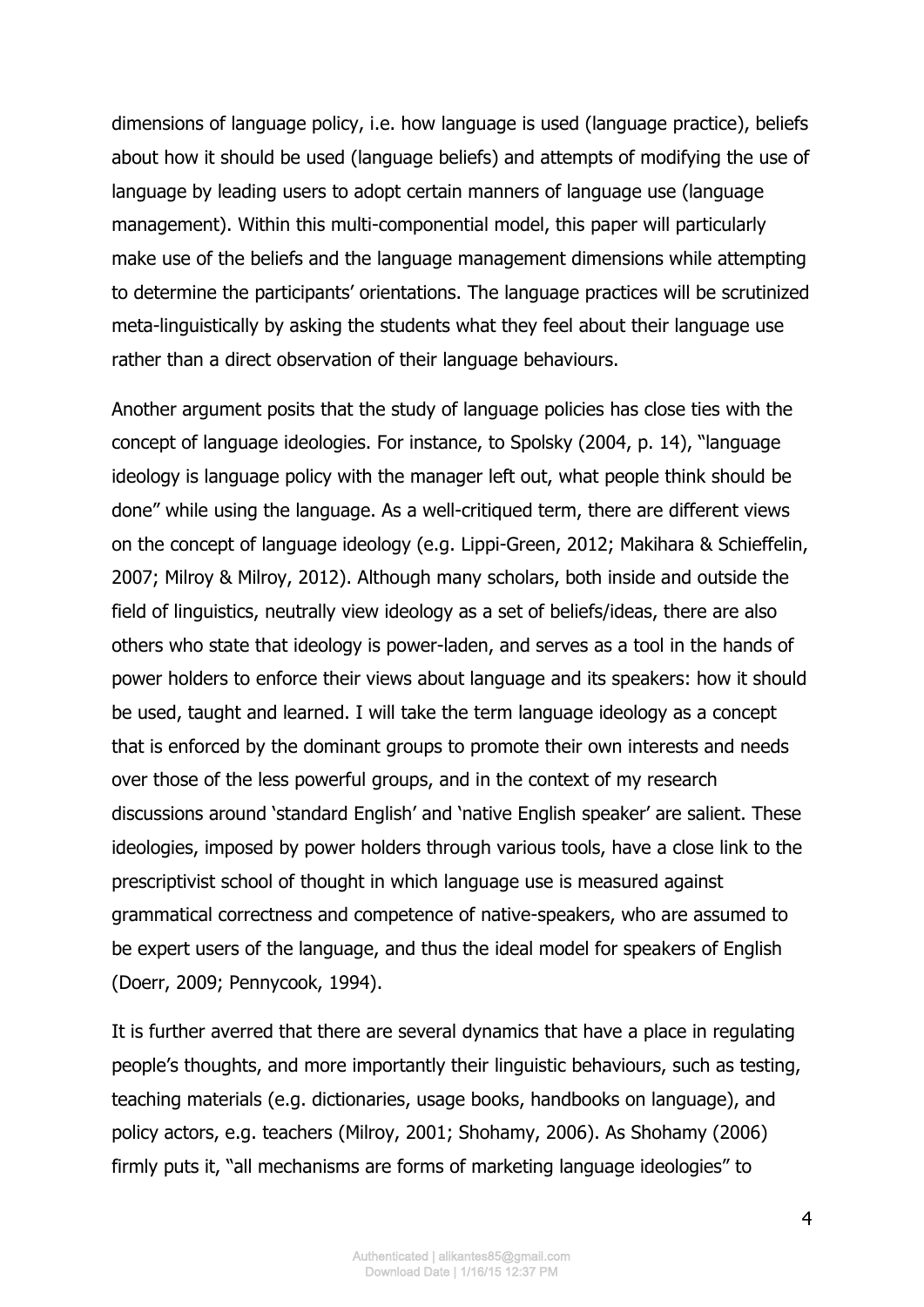language users (p. 57). With respect to such mechanisms, Brown (2010) calls specific attention to the role of language teachers as key policy actors who can "reproduce and challenge existing language ideologies in the school environment" (p. 298). The same role can be likely taken over by lecturers, too, in higher education institutions. Therefore, their expectations from students with respect to English language use merit closer investigation. This is an aspect which will be explored by referring to what the students have to say in relation to their lecturers' expectations on language use. Moreover, previous language learning experiences largely constructed by language teachers and the aforesaid materials may also shape their orientation to English, for the students have had a long history of language learning and many of them were trained in the language support programs (e.g. preparatory schools) of their universities before they were placed in their degree programs. Therefore, the potential impacts of such dynamics will be also considered.

In the area of ELT research, many scholars have looked at students' and language teachers' orientations to English through attitudinal and opinion research. In a number of studies, it was seen that ELT professionals and learners of English from a wide range of contexts favoured native English models, predominantly American English, with positive attitudes while they displayed less positive attitudes to their own English and non-native Englishes, particularly accents (e.g. Bayard et al., 2001; Jenkins, 2007; Ladegaard & Sachdev 2006). Moreover, the feeling of ownership seemed not too strong among non-native English learners even if English was deemed as an international language at the practical level (e.g. Matsuda, 2003).

Research into the attitudes of professionals who use English for business purposes has revealed beliefs about English that are similar to those found in the field of ELT. For example, A.W. Lee (2012) found the idea of ownership by its native speakers among Taiwanese people in the service sector, with a strong adherence to nativelike pronunciation. Likewise, multinational business professionals were found to harbour pejorative attitudes to their colleagues' non-standard English, using such descriptors as 'uneducated accents' and 'non-articulated English' when describing their English (Rogerson-Revell, 2007), despite their application of some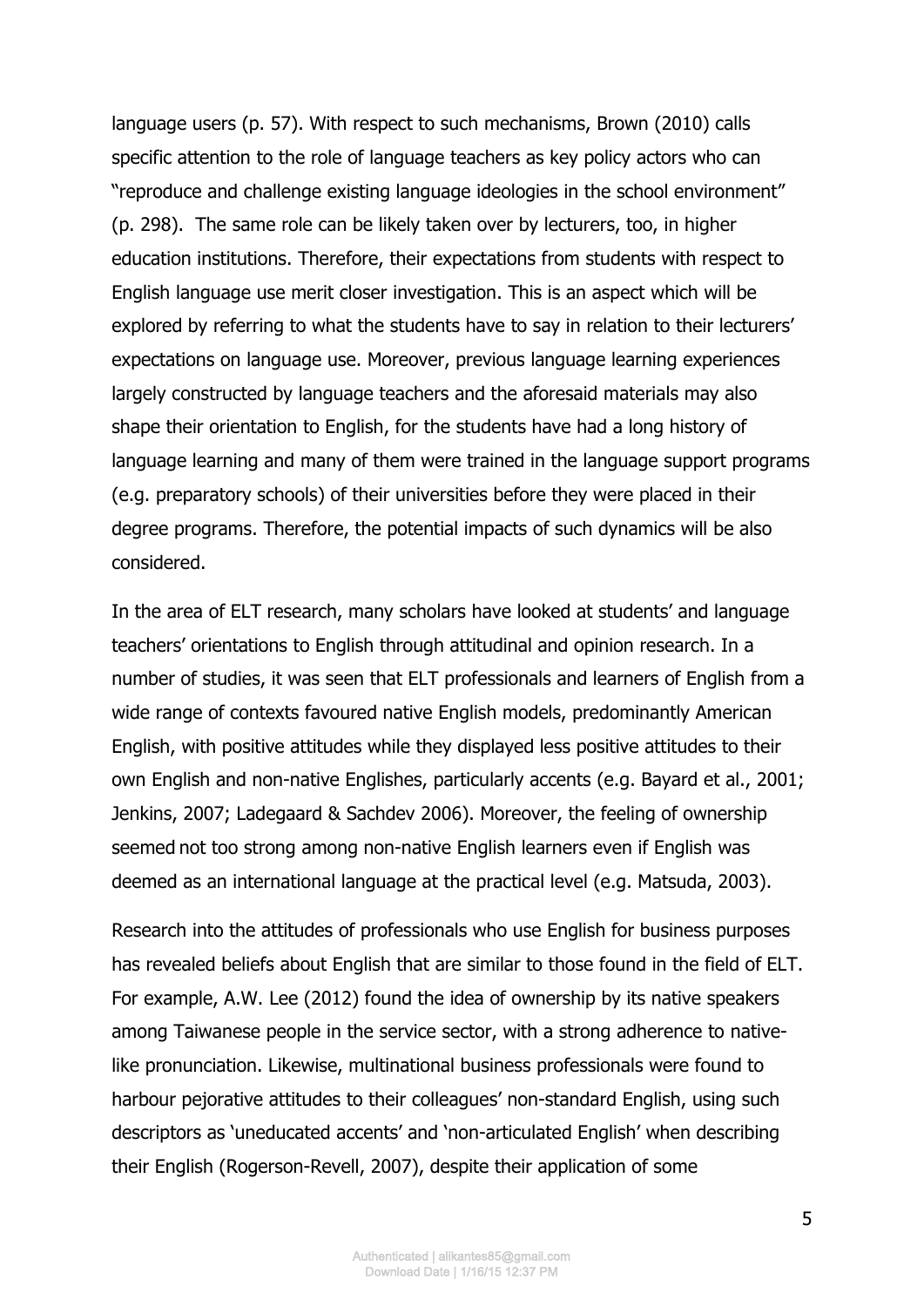communication strategies (e.g. accommodation, modification) to have a smooth interaction. Other research, however, showed the embrace of a pragmatic approach by business people to the use of English, prioritizing effective communication over linguistic correctness (e.g. Ehrenreich, 2010; Kankaanranta & Louhiala-Salminen, 2010). As distinct from ELT people, the non-ELT professionals seemed to attach more importance to doing the job through English without being worried much about the correctness of linguistic forms despite their negative judgments on nonstandard accents and pronunciations. These findings share similarities with those conducted in higher education, as discussed in the next paragraph.

Among the relatively few studies carried out on linguistic aspects of higher education, researchers have addressed rather significant matters, with striking findings which call for further research in respect of EMI. For example, Pilkinton-Pihko (2010) explored engineering lecturers' perceptions of their language use in an EMI context, and found that their main concern was lecturing rather than native speakerism. In other words, the capability of teaching and communicating through English was of vital importance for them while the correctness of linguistic forms played secondary role to communicative effectiveness. Thus, they were not stringently subscribed to standard language ideology or native English ideology, but their beliefs were different to some extent subject to what they targeted as effective. Similarly, it was discovered by Björkman (2008) that non-English major lecturers and students in a Swedish technical university focused more on function rather than the standard forms when using English. This finding was in line with what Erling (2007) discovered with German EMI students who conceptualized the notion of 'good English' not against a native speaker model, but in terms of the effective use of English in diverse English speaking sites. In stark contrast, however, a study with Turkish academics showed that they sought a close affinity to American English while defining the English they used, with an aspiration to write as American speakers do (Karakaş, 2014).

Turning to studies on language policy, Jenkins' (2014) research on language policies of so-called international universities showed that the universities enforced certain kinds of native English norms on students and academic staff, and that many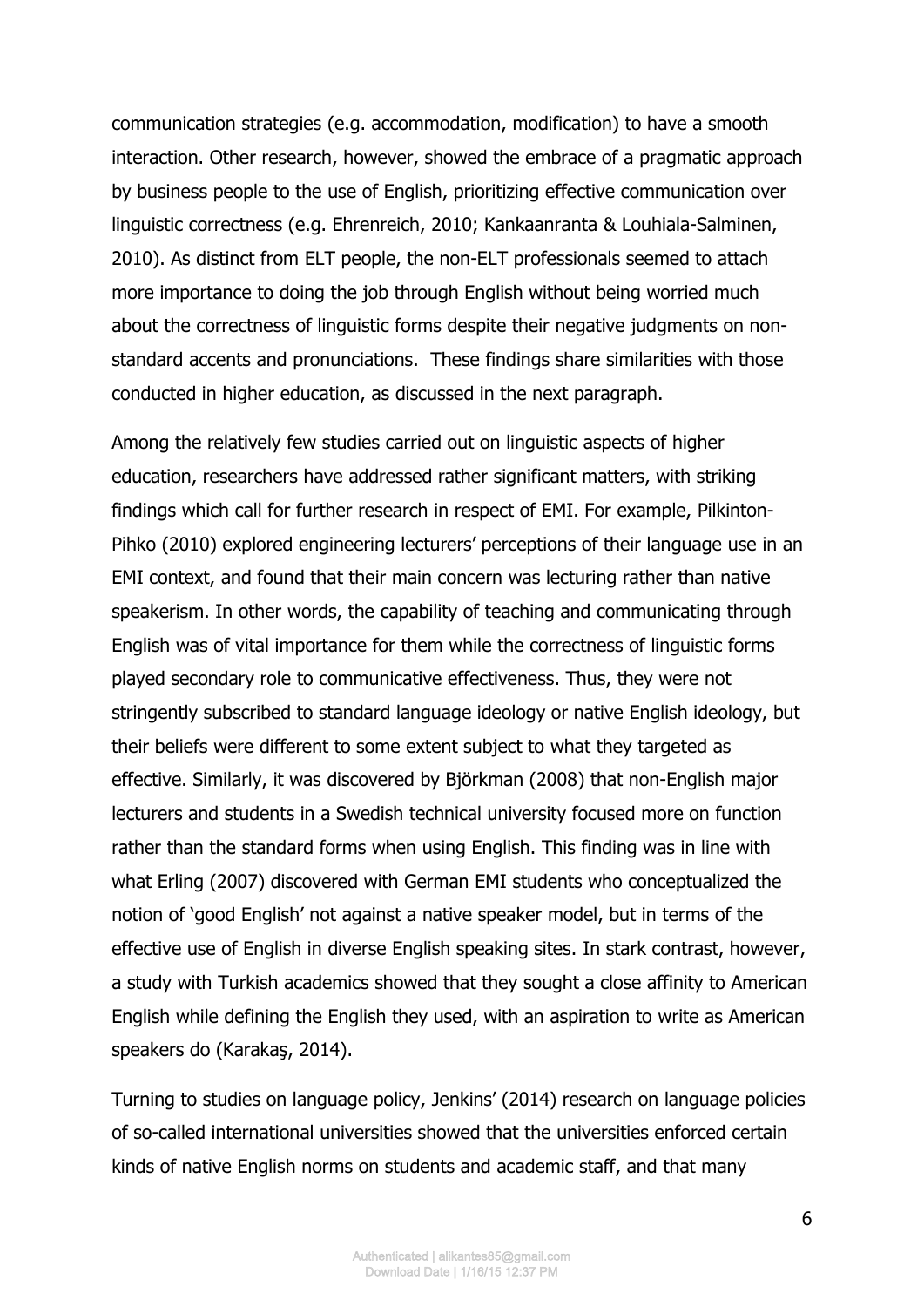academic staff recruited in the study from a wide array of countries were strictly normative in terms of their expectations from students concerning language use, particularly in written English. Likewise, Saarinen and Nikula (2013) observed that a Finnish university demanded native English proficiency from its prospective students to be able to commence their degree programs by means of their English entry tests, e.g. TOEFL and IELTS. In the Danish context, Kuteeva (2014) reported that a considerable number of students set unachievable goals for themselves as regards English language proficiency in academic events, taking conformity to the standard native English norms as a yardstick in their statements.

Although these findings are significant, the research in Turkey is presently at an embryonic stage as for EMI from a language policy perspective. Therefore, for this paper, the focus shifts to orientations of Turkish university students to English, more precisely, towards spoken and written English. Answers will be sought to the following research questions:

- 1. How are Turkish university students oriented towards their English and English use when it serves as a vehicle for academic studies?
- 2. What language ideologies are prevalent among students' orientation to English and what factors are involved in the formation of these ideologies?

# **2. Methodology**

#### **2.1. Participants**

351 undergraduate students from three top-tier universities (i.e. Bogazici University, N=106; Bilkent University, N=132; and Middle East Technical University, N=113) of Turkey took part in the questionnaire part of the study, 20 of whom were later interviewed. As to their demographic characteristics, 179 were male and 172 were female. Their age range varied between 18 and 24 in general. The participation in the study was on a voluntary basis and students were granted the right to withdraw any time during the survey. They had all been studying English for at least 12 years as a school subject before they started university, and at the time of starting their degree programs, their English proficiency had been certified as intermediate or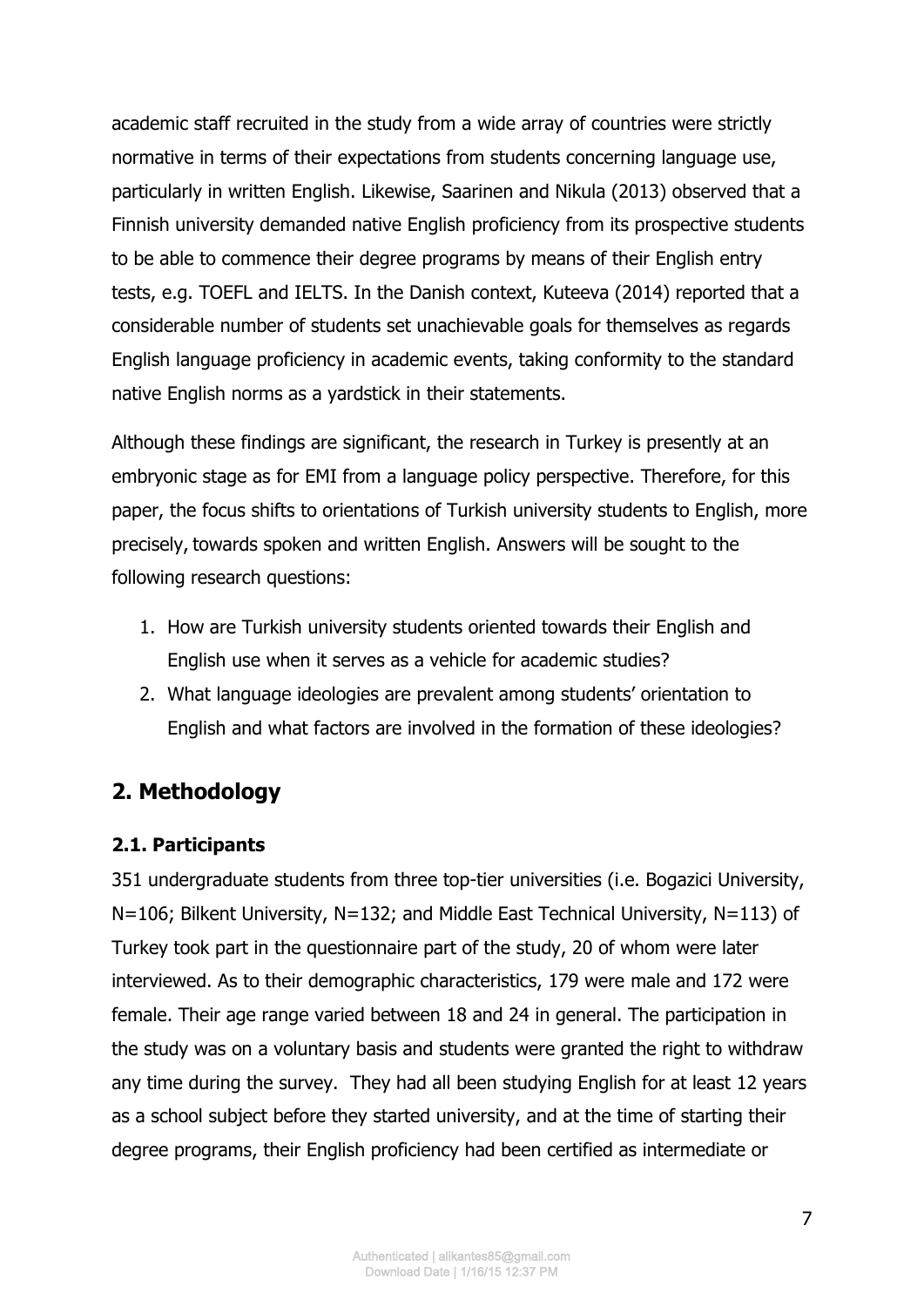above<sup>1</sup>. The students were sampled from the following disciplines: international relations (N=106), mechanical engineering (138) and history (N=107). All students had at least two years of experience of being in English-medium education at the time of data collection depending on which year they were in.

#### **2.2. Data collection and analysis**

-

Data were elicited from 351 students through survey questionnaires with closedended statements, and later through one-to-one semi-structured interviews with 20 of these respondents, who were invited to discuss their questionnaire answers in depth. Only the relevant questions to this study are reported from the original questionnaire (see Appendix A for the questions). For the questionnaire study, paper-and-pencil questionnaires were distributed to those students who agreed to take part, in their class hours with the permission of course lecturers. The language of the questionnaires was English.

The students who agreed to take part in the in the interview study wrote down their email addresses on their questionnaire forms. Although I contacted about 30 voluntary students via emails, only 20 students took part in the interviews held in various locations and the rest preferred to sit out for various reasons. Some students were interviewed on Skype in accordance with their own request as they were far away from their university for a range of reasons like being abroad for an exchange program, visiting their parents before the mid-term exams, etc. The participants opted for Turkish, their mother tongue, as the language of interviews. Thus, the data presented in the findings section were translated from Turkish to English and crosschecked by a Turkish PhD student of applied linguistics.

Quantitative data analysis was carried out using SPSS 21. To investigate students' perceptions of their own English and what goals they set for themselves in the productive skills of English (i.e. spoken and written), descriptive tests, including percentages and frequencies, were conducted. The purpose was to see the general trend and patterns in the distributions of their responses to the questions.

 $1$  Students can certify their language proficiency either by taking international proficiency tests (e.g. TOEFL, IELTS, etc) or by taking insitutionally administered language proficiency tests.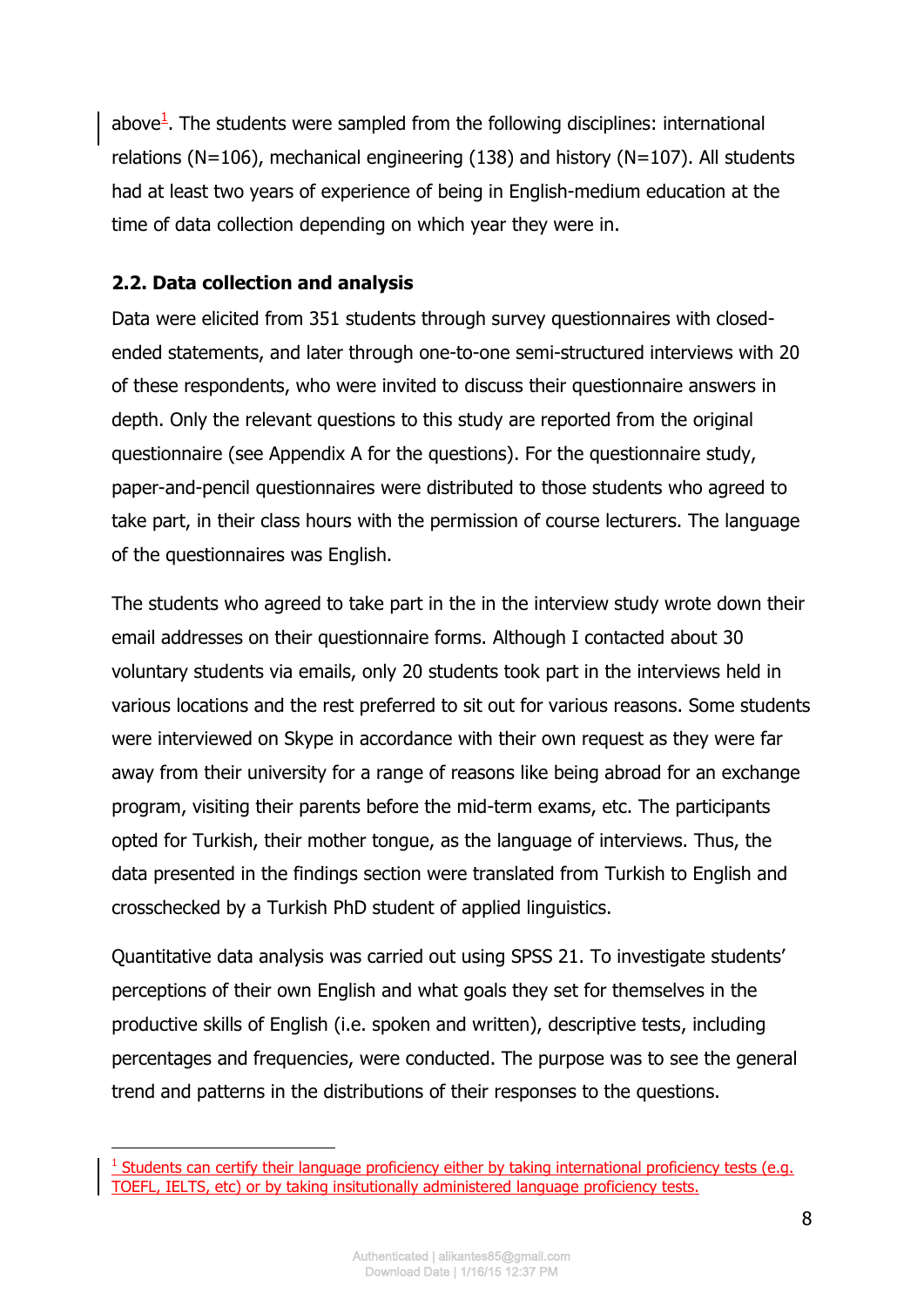Using Nvivo 10, the qualitative data were analysed by a combination of qualitative content analysis (Schreier 2012) and discourse analysis, following Dörnyei's (2003) four phases in qualitative data analysis. Firstly, I transcribed all recordings and turned verbal data into textual data (see Appendix B for the interviewee profiles and Appendix C for the transcription conventions). Subsequently, I did initial coding to get familiar with the data and issues discussed. This was ensued by the main coding, the prime objective of which was to develop themes based on the identified codes. The process of coding included a combination of concept driven and data driven coding through which I was able to relate the codes to the topics discussed in the questionnaire, and was able to analyse what was there in the data. In the following sections, the findings relative to the theme 'concerns about language use' (written and spoken) will be presented.

## **3. Findings**

#### **3.1. Findings from quantitative data**

Questionnaire results are presented around the two main topics: (1) students' description of their perceived English and (2) students' goals in written and spoken academic English.

#### **3.1.1. Students' perceptions of own English**

Whilst attempting to determine students' orientations to English, it is imperative to discover the way they perceive the English they have and use. Through looking at their perceived English use, we can understand whether students see their English as having (or not having) the characteristics of a standard variety of English. Besides, it becomes possible to see whether they acknowledge their English with its own characteristics (i.e. their idiolect) being influenced by some other standards and by their own native language (i.e. Turkish). Based on earlier research (see Guerra, 2005), they were given 4 options (see fig. 1 below) in the format of a multiple choice to choose the one that best describes their English.

By means of descriptive analysis, as shown in Figure 1 below, it was found that around half of the students (47.9%) associated their English with American English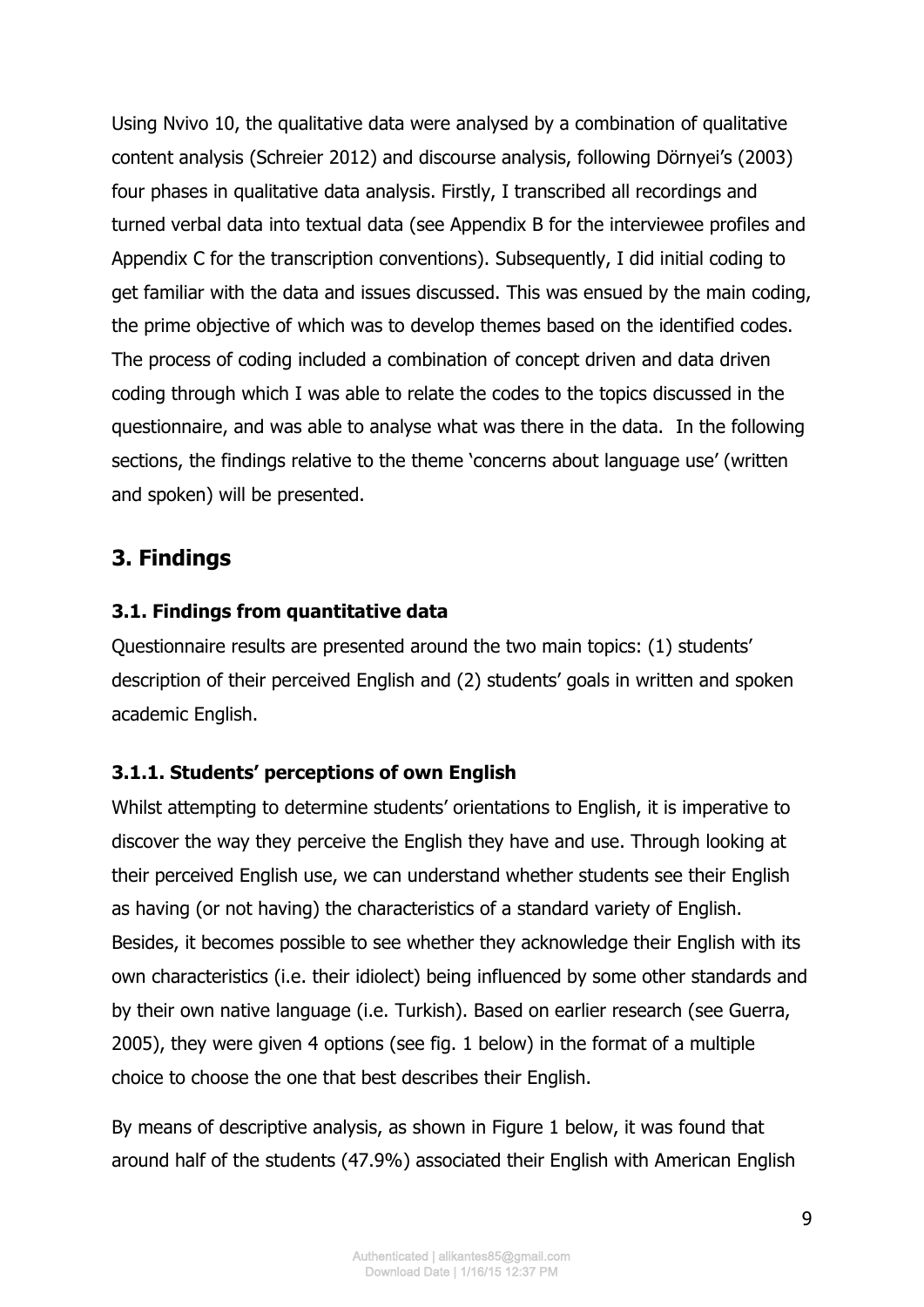whilst only a small percentage (8.5%) stated that the English they use is closer to British English. Although this high number affiliated their English with a native kind of English, more than 40% characterized their English with the traits of the Turkish language.



#### Figure 1. Students' perceptions of their own English

Students were also given the choice to give a different answer from the given options in the questionnaire. Only five students (1.4%) provided different answers to the question of how they perceive the English they use. Two of them referred to the fact that their English is 'British + American mix' and 'mixed'. The other two put it more precisely, one stating that "It has (its) own characteristics and also is closer to British Eng. in writing", and the other claiming that "I do not have such a concern as long as I am understood".

#### **3.1.2. Students' goals in written and spoken academic English**

The exploration of students' goals is a crucial point to be able to make out their orientations to English, as their goals may suggest whether they prioritize the concept of 'native speaker competency' by aiming at native speaker models or they underscore the significance of being 'a competent user' who can manage successful communication without being bothered by the conventional rules of native English in their written and verbal interactions. To this end, students were given five goal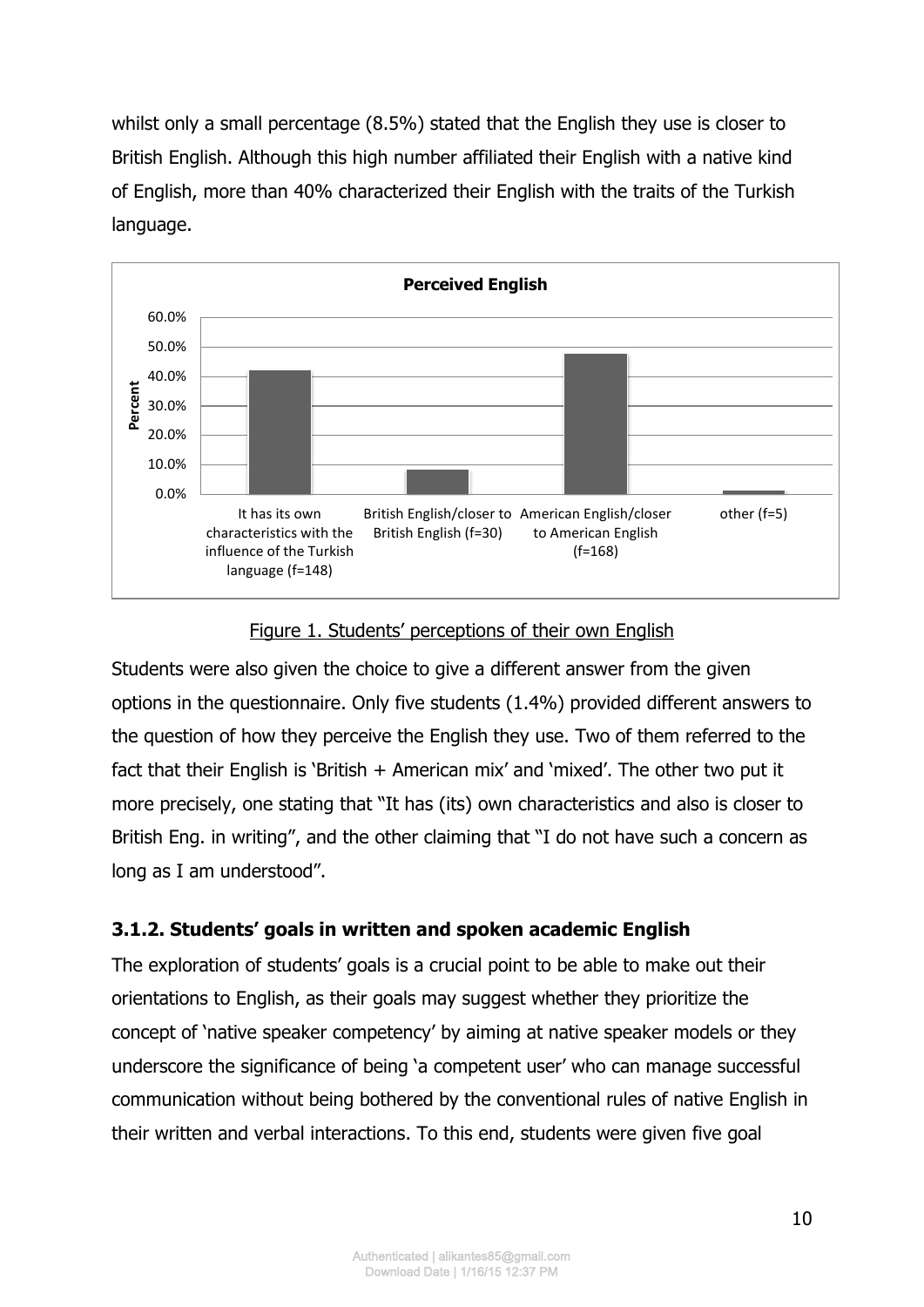

statements to choose so that they can opt for the option that best describes their goals.

#### Figure 2. Students' goals in written academic English

According to the results (Fig. 2), more than one third (34.5%) reported their goal to be a competent writer who can tolerate grammatical mistakes on condition that their writing remains comprehensible to the reader. Yet, slightly more than half of the students (59.8%) were geared towards having a native speaker writing competency. The results seem to reveal a hierarchical order among the types of native speaker competency they aim for, with the majority targeting at American speakers' writing competency (29.9 %) and British speakers' writing competency (21.4%).

It was seen that a small percentage (5.7%) wrote down their goals in their own words by going for the 'other' option. As Table 1 summarized below, many students expressed their objective to be a 'competent writer' who can clearly, beautifully and correctly communicate their ideas without making any grammatical mistakes (S81; S149; S229; S247; S257; S268; S320). Of those seeking to be competent writers in their own ways, some indicated that they could tolerate a small number of mistakes (S43) and only the simple or basic grammatical mistakes in their writing (S346).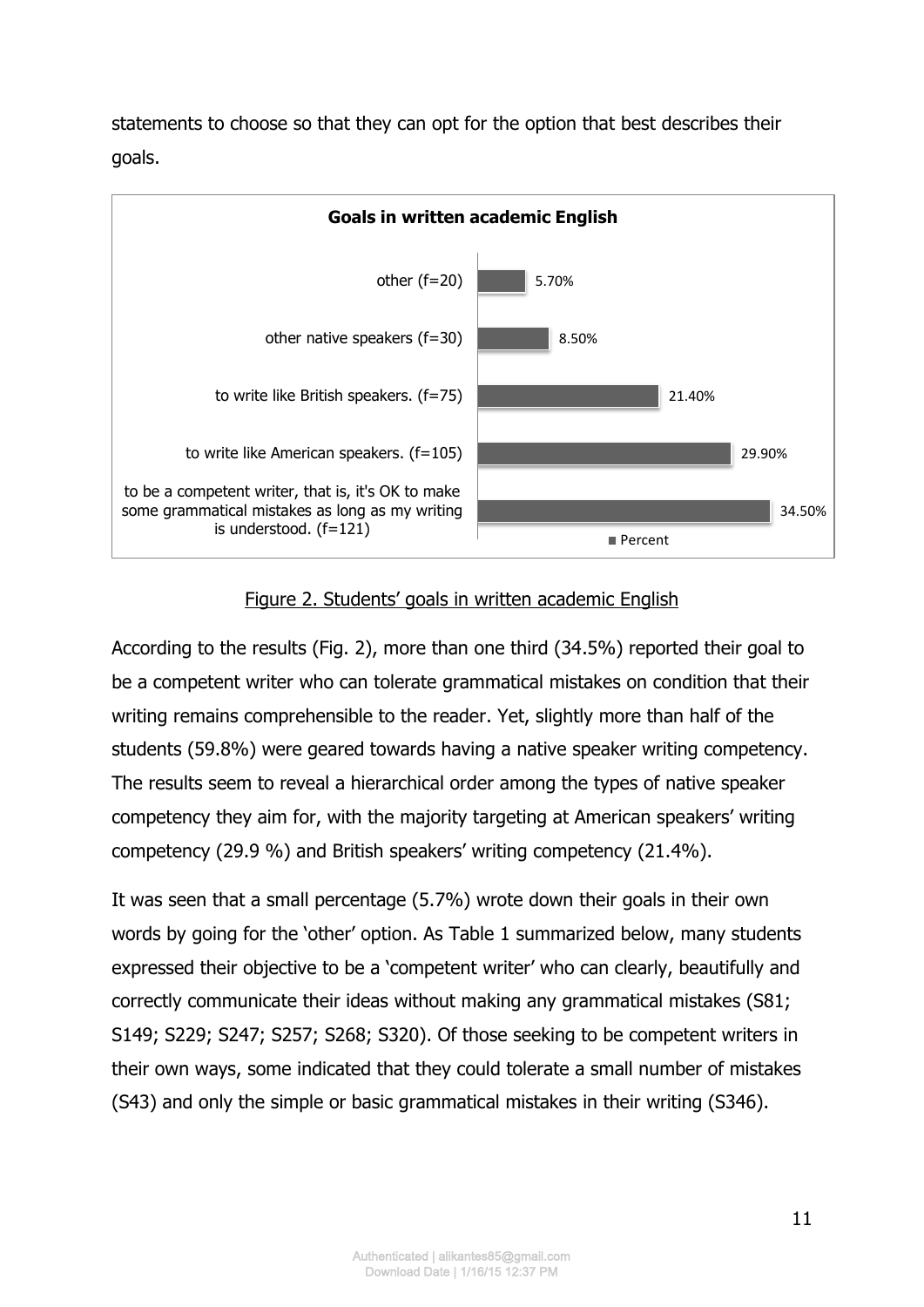Moreover, it was further remarked by some students that they did not intend to have a native speaker model for written English by giving the reason that there is no privilege enjoyed by native speakers in academic writing (S149; S268) and their own writing is already sufficient enough, and had no intention of emulating native speakers (S71). There was only one case in which a student exhibited a strong adherence to having a native speaker writing competency, without referring to a particular model (S344).

Table 1. The summary goals of students choosing the 'other' option in academic writing

| <b>Student ID</b> | <b>Goals</b>                                                                                                                                                                                                                                                                                                                                                                                                                                                |  |  |  |
|-------------------|-------------------------------------------------------------------------------------------------------------------------------------------------------------------------------------------------------------------------------------------------------------------------------------------------------------------------------------------------------------------------------------------------------------------------------------------------------------|--|--|--|
| S43 Bogazici IR   | to write the best way I can with only some mistakes                                                                                                                                                                                                                                                                                                                                                                                                         |  |  |  |
| S71 METU H        | I have excellent writing skills so I dont want to be like natives. I<br>am more than them                                                                                                                                                                                                                                                                                                                                                                   |  |  |  |
| S81 METU ME       | to express my ideas correctly                                                                                                                                                                                                                                                                                                                                                                                                                               |  |  |  |
| S149 Bilkent H    | it's not ok to make some grammatical mistakes but other than<br>that, I don't need to write LIKE somebody else                                                                                                                                                                                                                                                                                                                                              |  |  |  |
| S229 Bilkent H    | I believe that except bilinguals, it's really hard to write like a<br>native speaker. Of course it's possible to improve it a lot, but<br>my goal is not writing like a native speaker. It's OK for me to<br>write without grammatical mistakes while I'm improving my<br>writing in terms of the way it is expressed by the natives (the<br>way language is used can be improved a lot, but difficult to<br>capture a native's expressions in a short time |  |  |  |
| S247 Bogazici H   | to write without any grammatical error                                                                                                                                                                                                                                                                                                                                                                                                                      |  |  |  |
| S257 Bogazici IR  | When It comes to writing, i don't mind whether it's British or<br>American but I mind how beautiful and grammatically correct it<br>is.                                                                                                                                                                                                                                                                                                                     |  |  |  |
| S268 Bilkent IR   | It's a good writing as long as there is a big range of vocabulary<br>and good grammar. You do not have much advantage if you<br>are native when it comes to writing.                                                                                                                                                                                                                                                                                        |  |  |  |
| S320 Bogazici ME  | It does not matter as long as I avoid mistakes and state my<br>ideas clearly.                                                                                                                                                                                                                                                                                                                                                                               |  |  |  |
| S344 Bogazici IR  | to write like any native English speaker                                                                                                                                                                                                                                                                                                                                                                                                                    |  |  |  |
| S346 Bogazici ME  | I don't need to write like Native speakers. However, my writings<br>should be simple, haven't any simple grammatical mistakes,<br>and to read and understand them should be easy.                                                                                                                                                                                                                                                                           |  |  |  |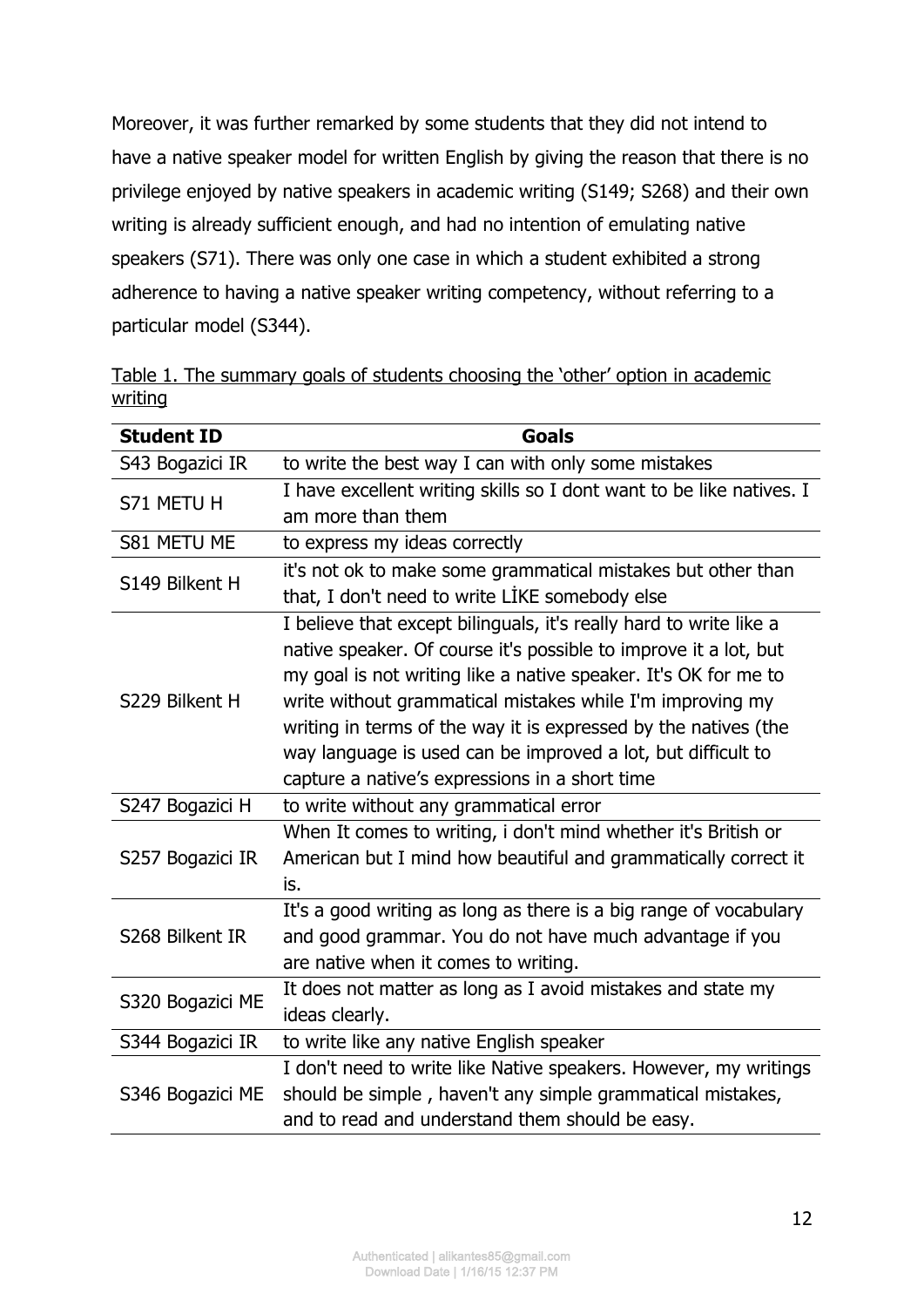Students' goals in spoken academic English were explored through similar questions as those for written English. As for the students' goals for spoken English, descriptive test results pointed out that over half of the students (51.8%) set their goal as to get closer to the competence of a native speaker while speaking English. In a hierarchical order, many (33.9%) desired to speak like American speakers while 13.1% reported that they wanted their speaking to be like that of British speakers. The least interest (4.8%) was expressed in favour of having the speaking competence of other native speakers. Notwithstanding the high number of students aiming for native speaker competence, a large number of students (45.3%) paid attention to communicative efficiency in their avowed goals, with a special emphasis on the fact that effective spoken communication is more important than avoiding mistakes and sounding like native speakers. Figure 3 presents students' responses on their goals for speaking English in frequencies and percentages.



#### Figure 3. Students' goals in spoken academic English

However, a small minority (2.8%) chose the 'other' option and accounted their goals in speaking in their own words. Several underlined the fact that although they aspired to be a competent speaker who does not mind retaining his/her own accent, they considered making mistakes unacceptable within this goal (S185; S283). Some defined their goals from the point of acquiring 'fluency' to a degree in which they can easily express themselves (S221; S43) and make themselves understood by a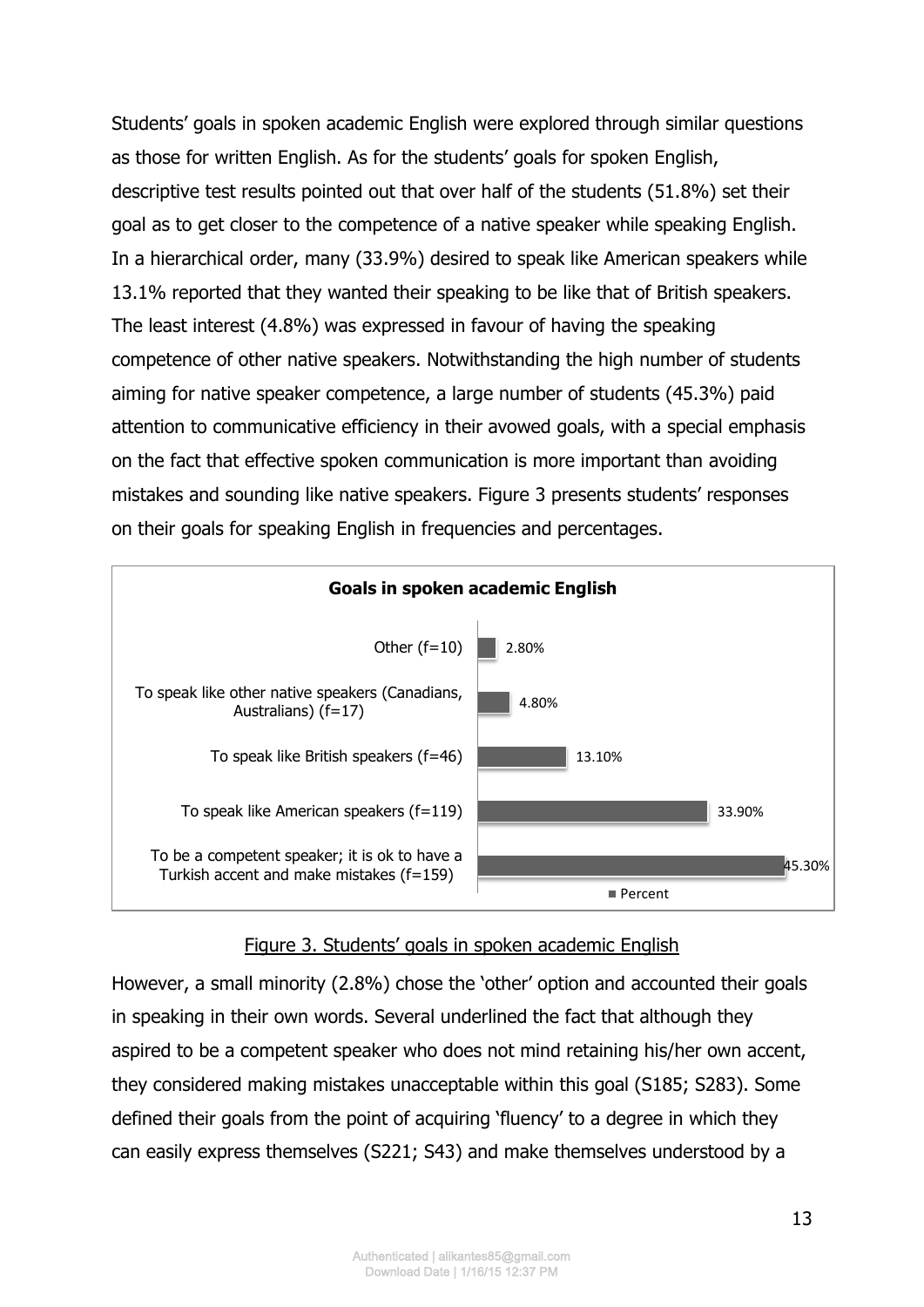larger group people who both speak English as first (native speakers) and additional or second language (non-native speakers) (S63; S320). Only one student (S158) referred to a native speaker model (Irish English) which is the kind of English spoken where the student will sojourn as an exchange student.

| <b>Student ID</b> | <b>Goals</b>                                                    |
|-------------------|-----------------------------------------------------------------|
| S43 Bogazici IR   | to speak fluently so that I can explain myself                  |
| S63 METU IR       | [to] communicate people                                         |
| S158 Bilkent ME   | to speak like an Irish, I'm about to go to Ireland for exchange |
|                   | program                                                         |
| S185 Bogazici H   | to be a competent speaker, that is, it's OK to have a Turkish   |
|                   | accent as long as there is no grammatical mistakes              |
| S221 Bilkent H    | To be a fluent speaker                                          |
| S283 Bogazici H   | i can have accent but i should not do grammatical mistakes      |
| S320 Bogazici ME  | to speak fluently and to be understood not only by native       |
|                   | speakers but also the foreigners                                |

Table 2. The summary goals of students choosing the 'other' option in academic speaking

On the whole, a closer inspection on students' choices for goals in spoken and written English provides evidence for the popularity of native speaker competence, particularly that of American speakers given that the number of students who set their goals in favour of a native speaker competence outnumber the number of students that give precedence to becoming successful communicators both in speaking and writing. Nevertheless, strikingly, students' tendency to target nativelike competence in writing seemed to be stronger than their orientation to native-like competence in speaking.

## **3.2. Findings from qualitative data**

The quantitative data show how students perceived the English they use and what kinds of goals they set out for their written and spoken English. Through qualitative data analysis, it is aimed to ascertain students' expectations with regards to their English language use, written and spoken English in particular, and the potential factors that influence their expectations and guide their linguistic behaviours. Strictly speaking, it also seeks to unravel the language ideologies that surround and shape the way English is used by students as a means of academic study. In accordance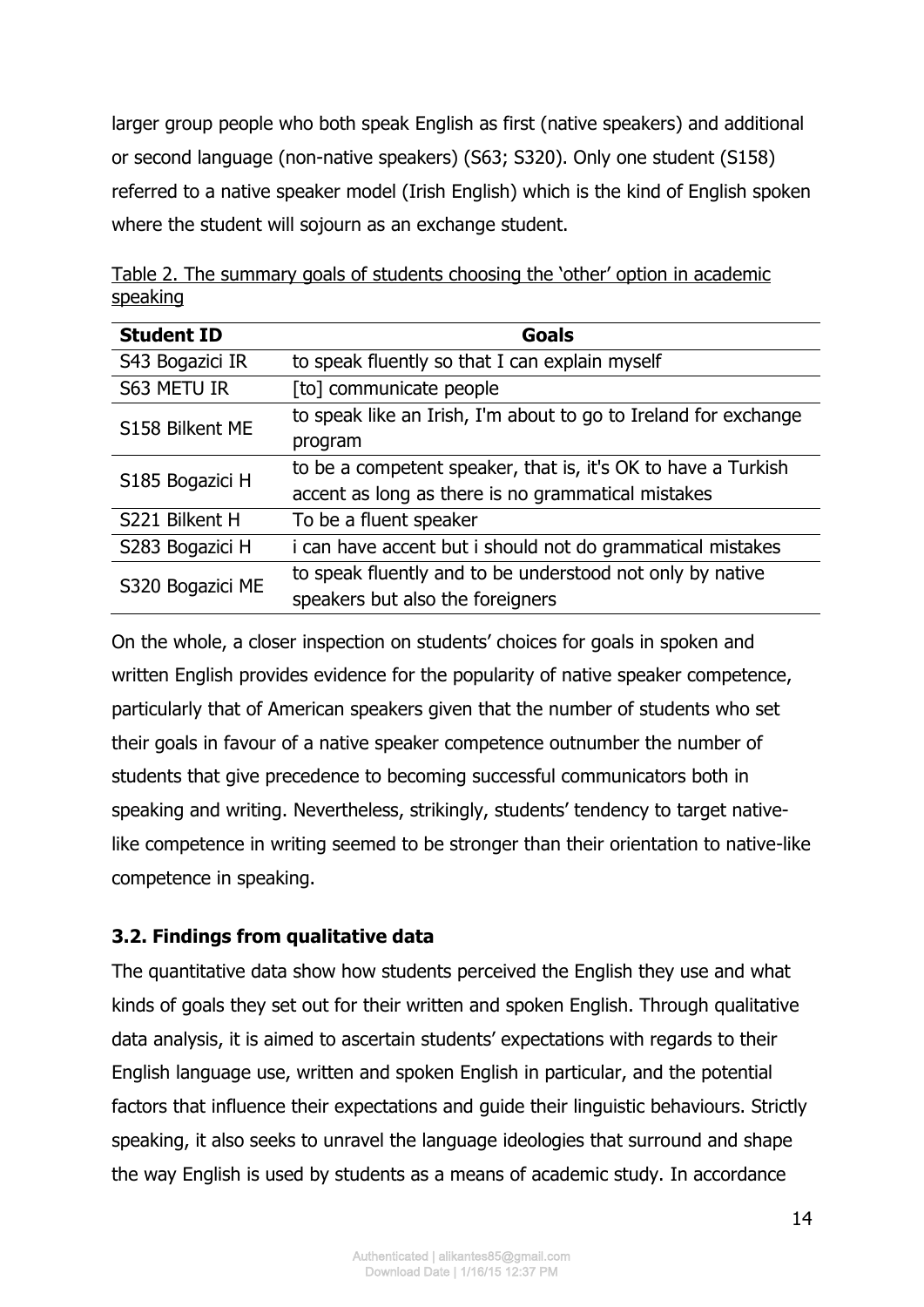with this purpose, I will look at the specific category of the students' concerns about English language use with reference to written and spoken English. To this end, students' perspectives, taken out of their interview data will be presented in the following sections.

### **3.2.1. Perspectives on written English**

The data analysis disclosed that many a student was found to adopt rather conformist perspectives on their written English whereas there were a small number of students who had *non-conformist perspectives* to their written English. Initially, the results relating to the students' normative approach to written English will be given. Such students generally expressed their wish to follow traditional standards, i.e. standard written English while writing for academic purposes by adhering to standard grammar and certain stylistic rules of native academic English. Below is an example conversation exchange between me and an engineering student:

Example 1: Conformist approach to written English

- 1. **S11:** i exert considerable effort while writing essays or assignments (.) i
- 2. use the dictionary a lot even to look up the words that I have already known
- 3. (.) my biggest trouble is to find the most appropriate word to express a
- 4. notion in relation to my assignment (.) i spend a lot of time for this (2) i can
- 5. say i am good <at writing> i do not make basic mistakes in general (.)
- 6. particularly it is unproblematic in terms of grammar
- 7. **A:** you pay attention to writing correctly then? =
- 8. **S11:** = yes ABSOLUTELY
- 9. **A:** what is the reason for your tendency to make mistakes. sorry your
- 10.avoidance of making mistakes in writing (.) is it because of your lecturers'
- 11.reactions or are there other reasons?
- 12.**S11:** @ i'm a perfectionist person in general i am displeased with it (.) i pay 13.attention to doing my best in everything I do @@ lecturers can be very harsh 14.as regards corrections (.) i do not want to get back my assignment filled with
- 15.comments and corrections (.) OF COURSE marking plays a significant role in my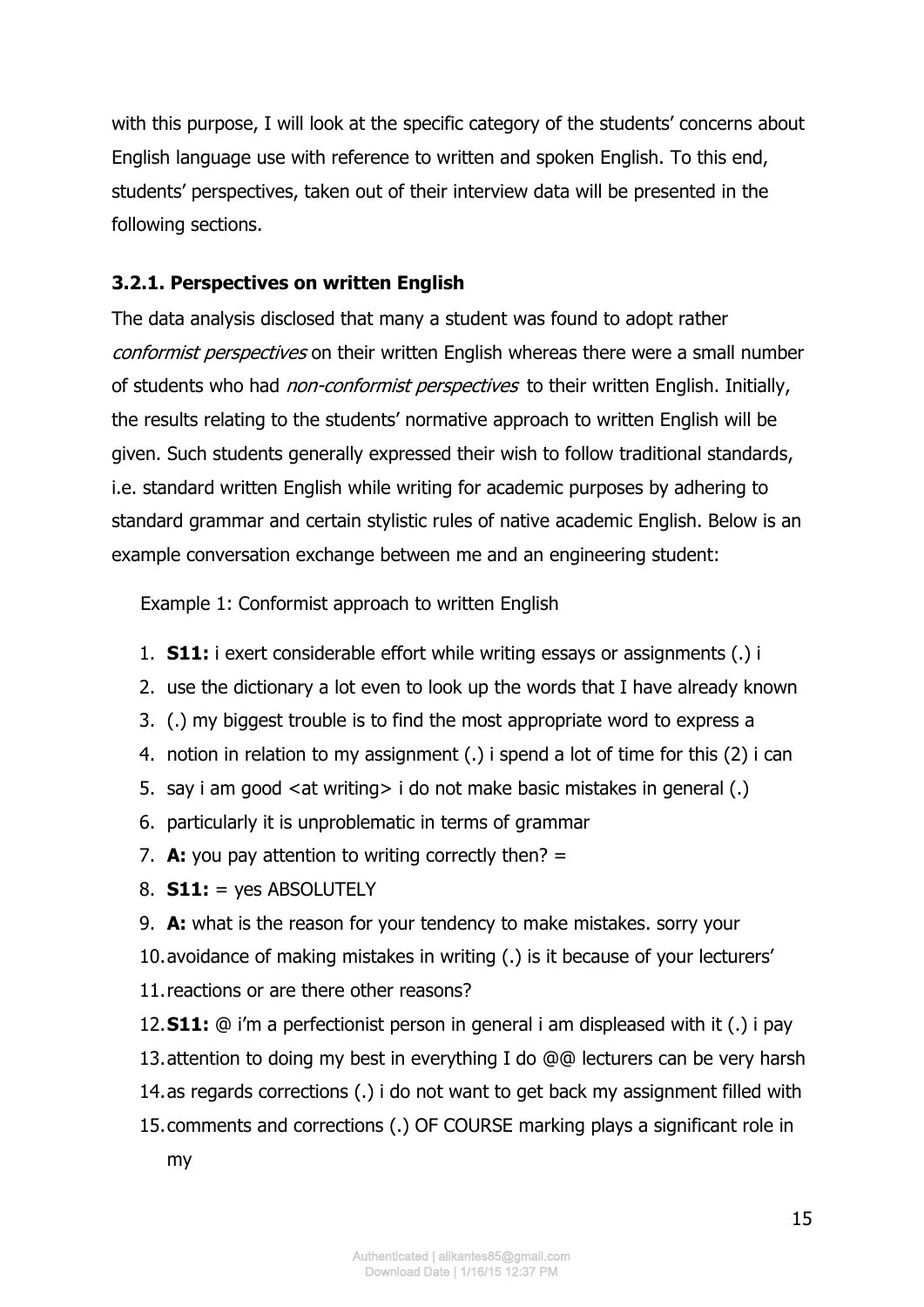16.attention <to correction> @@@ as i study through English-medium 17.instruction i think i show disrespect to myself if my writing is full of mistakes 18.(.) it is like disrespect to my efforts

The above conversation took place after I asked S11 what she thought about her written English. Her lengthy comment (ll. 1-6) demonstrates that she is seriously concerned about academic writing, particularly about finding 'the most appropriate word to express a notion' in her papers. Here, her concern with 'appropriacy' of word choice is clearly apparent. In addition, her description of herself as being 'good' at writing, and her successive statement that she does 'not make basic mistakes in general' (l.5), particularly in grammar, shows how she links the notion of 'good writing' to notion of (grammatical) correctness. When asked a suggestive question whether it really matters for her to write correctly (l.7), she latched my question in the affirmative, with added intensity on the factive adverb 'ABSOLUTELY'. Her emphasis on the adverb presents a presupposition of writing correctly as an accepted reality for her because she seems to be subscribed to the standard English ideology. Yet, the loaded words I used such as 'correctly' are also likely to have affected her answers.

While explaining why she is so concerned about correctness, S11 firstly associates her focus on correctness to her personality trait, i.e. 'a perfectionist person' who seeks to be the best in whatever she does (ll. 11-12). Her ideologically loaded words ('correction', 'perfectionist' and 'best') suggest that writing correctly equals to doing her best in academic writing. Additionally, she implies that lecturers' correction made on papers and the possibility of penalty to students in marking leads S11 to use standard English (correct English) for fear of getting lower scores in case of failure to comply with the conventions of standard English grammar (ll.13-16). At this point, we see how lecturers' expectations on language use can affect the students' perceptions of achievement, and enable them to adopt certain ways of language use.

What is more striking is that S11 develops a link between making mistakes and losing respect (ll.17-18). She construes herself as different from others who do not study in EMI, thus regards making mistakes firstly as 'disrespect' to herself and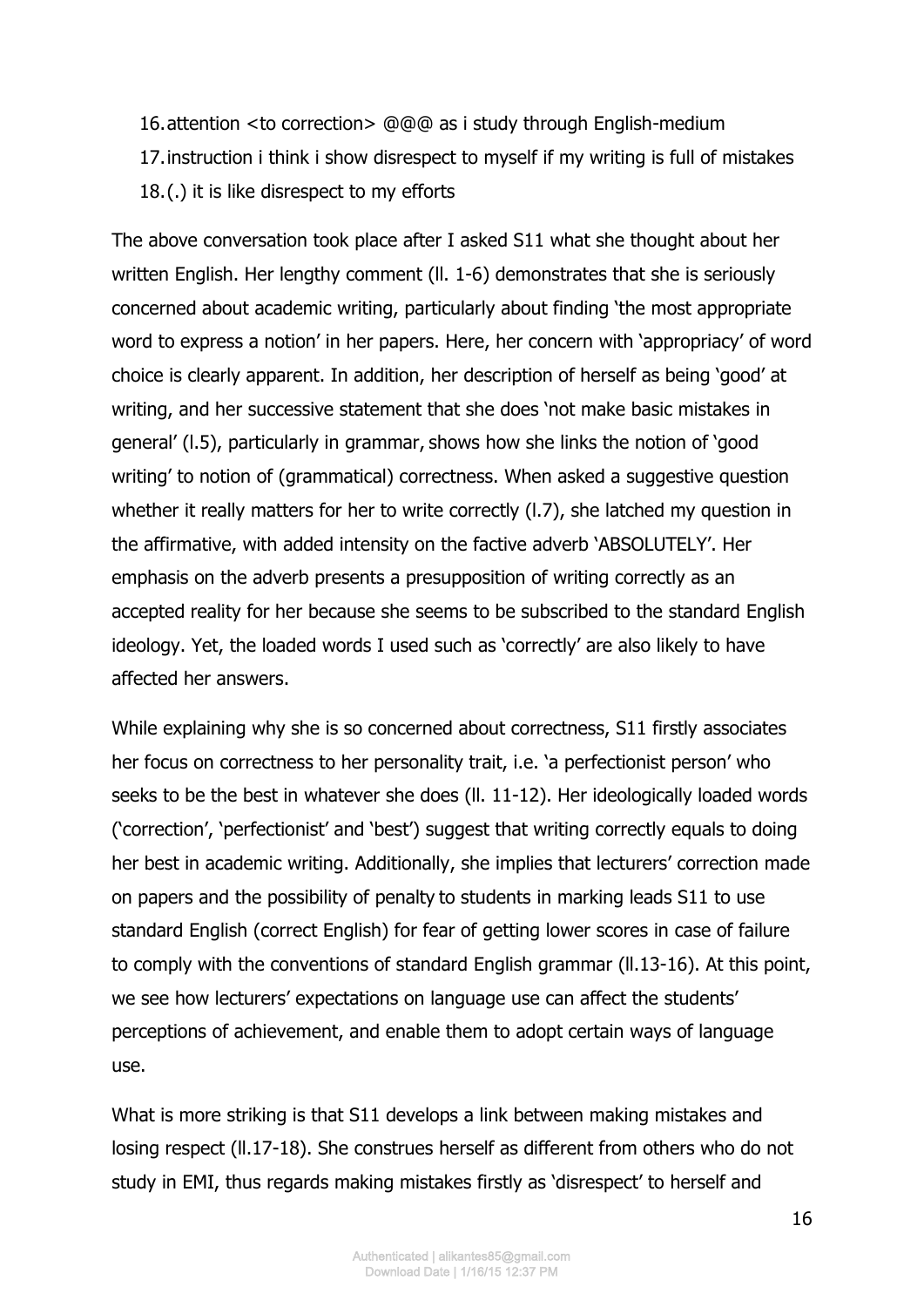secondly to her 'efforts'. The reason is probably because making mistakes is at odds with her 'perfectionist' character and her investment in conforming to grammatical standards. In short, S11 has a rather normative approach to written English, and negative attitude to non-standard language use, in other words, subscribing to the standard English ideology.

As with S11, there were other students who also strongly underlined the significance of grammatical correctness in writing. For example, an engineering student remarked that "when the wrong prepositions are used in a sentence, there might be changes in the intended meaning" (S2). Likewise, an international relations student stated that "it is absolutely important [to write correctly] especially if an academic text needs to be written such as an exam or a coursework" (S16). A history student, differentiating written English from spoken English, drew attention to the availability of time for writing and how this leads her to "correctness in anything" she writes (S18). More interestingly, it was noted by an engineering student who believes that "making grammar mistakes would constitute a problem in ethical terms", suggesting that "students' writing should be proofread by native speakers because if a native speaker understands the text. A non-native person can much easily understand it" (S19). Finally, another engineering student strongly stressed that he pays more attention to the correct usage of tenses and grammatical rules, purporting the view that "correcting mistakes and writing without mistakes is important for the readers to easily understand the content of the written text" (S20). However, it is unclear whether the student has this perception as a result of his previous experience or because of his beliefs about what effective communication should look like.

On the other hand, some students referred to some of their lecturers and their expectations of students to write in accordance with the norms of Standard English as much as they could. For instance, S16 made reference to some of his friends whose marks in their exams and written assignments were reduced owing to writing mistakes, particularly grammatical, being similar to what S11 implies above. Along similar lines, S18 explicated why she cares so much about correctness by pointing out that "as assignments are written English, lecturers are attentive to the language use as much as to the content of the assignments". S8 gave a more detailed account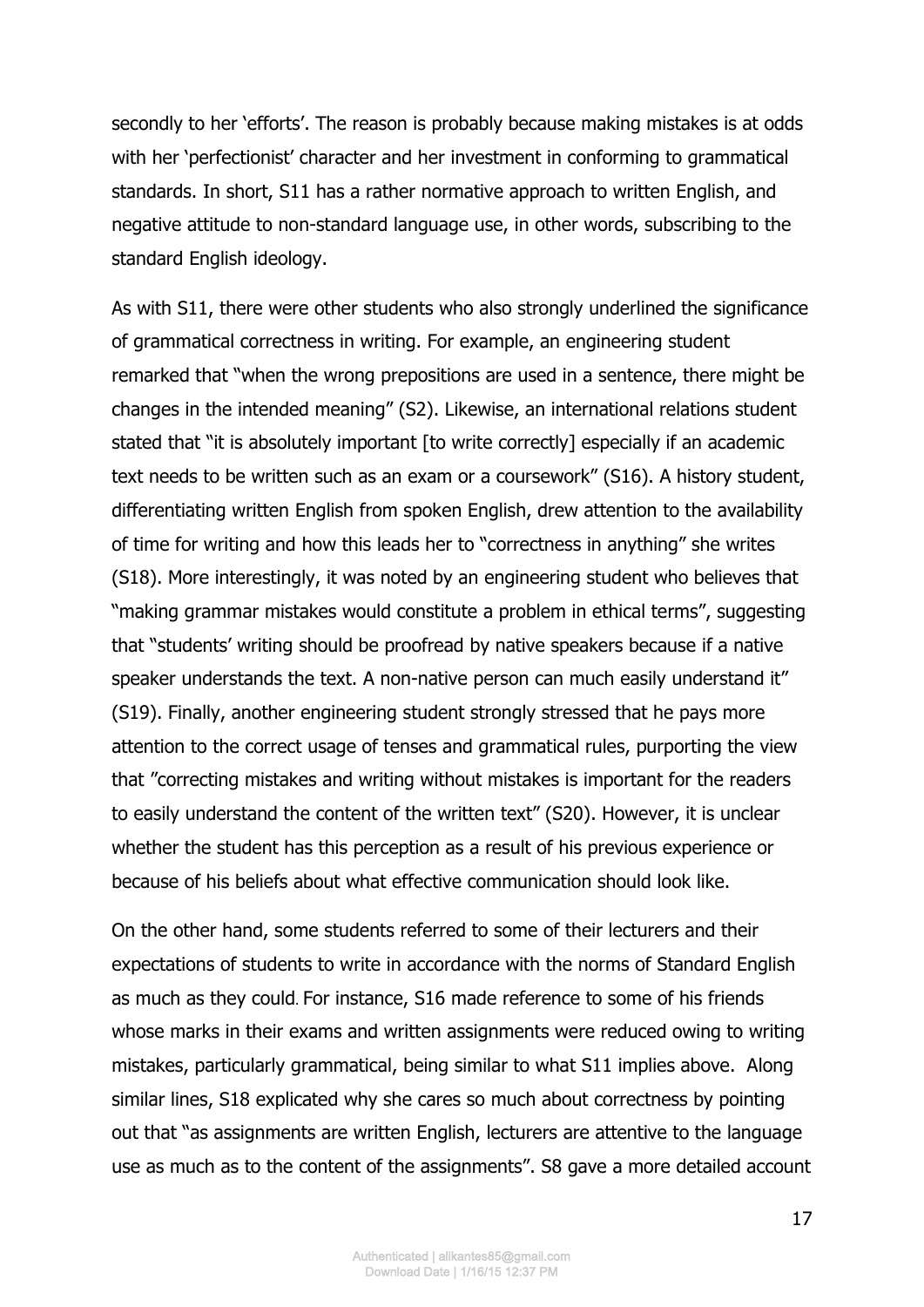why they had to be wary of grammatical correctness. As he put, "even if not all, many lecturers lower students' grades more or less, though". He also acknowledges such lecturers to be right in their practices, concluding that "in order for thoughts to be able to be better understood [by interlocutors], grammar is supposed to be good at least to some extent".

In comparison to the high number of students who displayed *normative* orientation to written English, there were only a few students whose perspectives might be classified as *non-conformist* for the reason that they refused to conform to commonly established ideas of how 'good writing' should be by creating their own norms. To take the most obvious example, one student defined her expectation regarding her writing as "to be intelligible and to be able to convey what she wants to in writing" (S10). As she further adds, for her, what has the precedence in writing is not the correct usage of grammar, but "to write more properly in terms of content and structure and to present [her] arguments more coherently". Identically, S19 articulated his objective as "to be understood by a wider audience who can easily read and understand his writings without any confusion".

#### **3.2.2. Perspectives on spoken English**

Similar to the classification of perspectives on written English, students' perspectives about spoken English were put into two categories: conformist perspectives and non-conformist perspectives. As distinct from the findings about written English, students were found to be largely *non-conformist* when it comes to their expectations about spoken English. The findings that show students' non-normative approach to spoken English will be presented first. Example 2 below presents an instance of non-normative orientation to spoken English and unfavourable attitudes towards non-native speakers' mimicking native English accents, with an expressed concern on achieving a successful communication.

Example 2: Non-normative orientation to spoken English

19.**S15:** i do not (.) aim for a native speaker accent I simply wish <my 20.interlocutors> could understand what i am saying and I could easily put 21.across what i would like to express (.) my English is that much sufficient=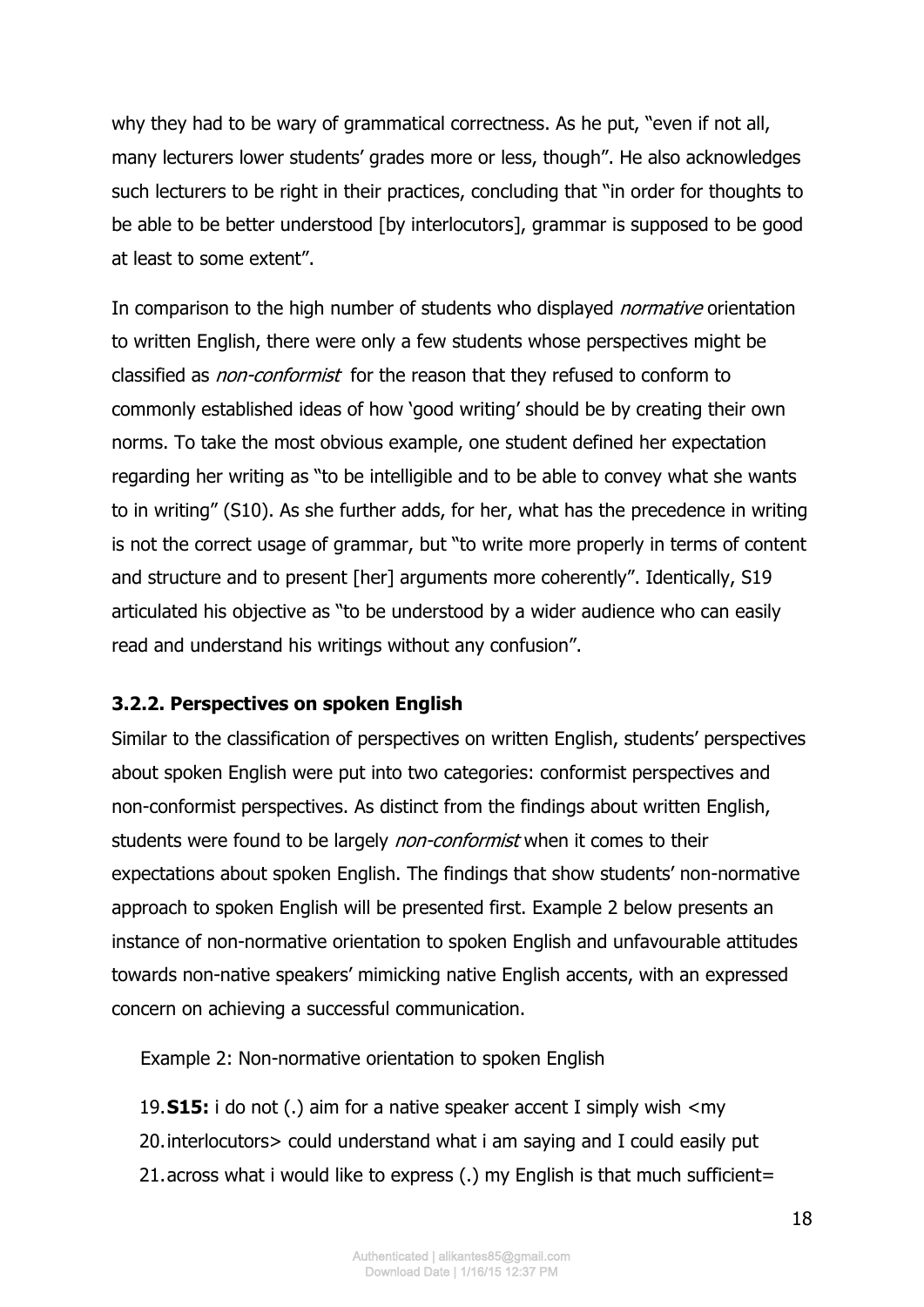22.**A:** =i get it

23.**S15:** otherwise imitating a native speaker accent becomes a bit contrived= 24.**A:** =totally it loses its spontaneity a little more=

#### 25.**S15:** =yes

26./…/

27.**S15:** it looks very ridiculous [from an objective view] <trying to speak with a 28.native speaker accent>

29.**A:** [moreover] it does not benefit <speakers> either so there is a settled 30.prejudice that if they can pretend <a native speaker accent> it sounds cool 31.and is prestigious and so on (.) from a social point of view to a degree, or 32.else=

33.**S15:** =no i think it never sounds COOL in our university in general almost all 34. lecturers studied abroad <in an English speaking country > but they all 35.speak like Turks i mean they do not attempt to mimic native speaker accents 36.because lecturer's purpose is to communicate something <knowledge to 37.students> in other words=

 $38.A: = i$  see all right=

39.**S15:** =there <in academic settings> it is not their aim to make a show off

- 40.<by speaking with a native English accent> a lecturer is a good one to the
- 41.extent that students can benefit from him/her

The above conversation occurred after a discussion with S15 about the difficulties he felt that he faced in speaking. It is understood from his remarks (ll.19-21) that his prime goal is to interact with his interlocutors effectively by establishing mutual intelligibility. His explicit mention of 'native speaker accent' (l.15) as not being part of his goal for speaking reveals his belief that having native accent is, for him, not a condition to engage in successful communication. Furthermore, S15 seems to hold pejorative attitudes to native English accents' being imitated by people, with the belief that their speaking sounds strained and unnatural (ll.23-24), and they thus look 'ridiculous' when attempting to pretend native English accents that pop out of nowhere. His strong reaction, ('it never sounds COOL', ll.33-37) to common-sense assumption that native accent is by definition 'cool and prestigious' is also an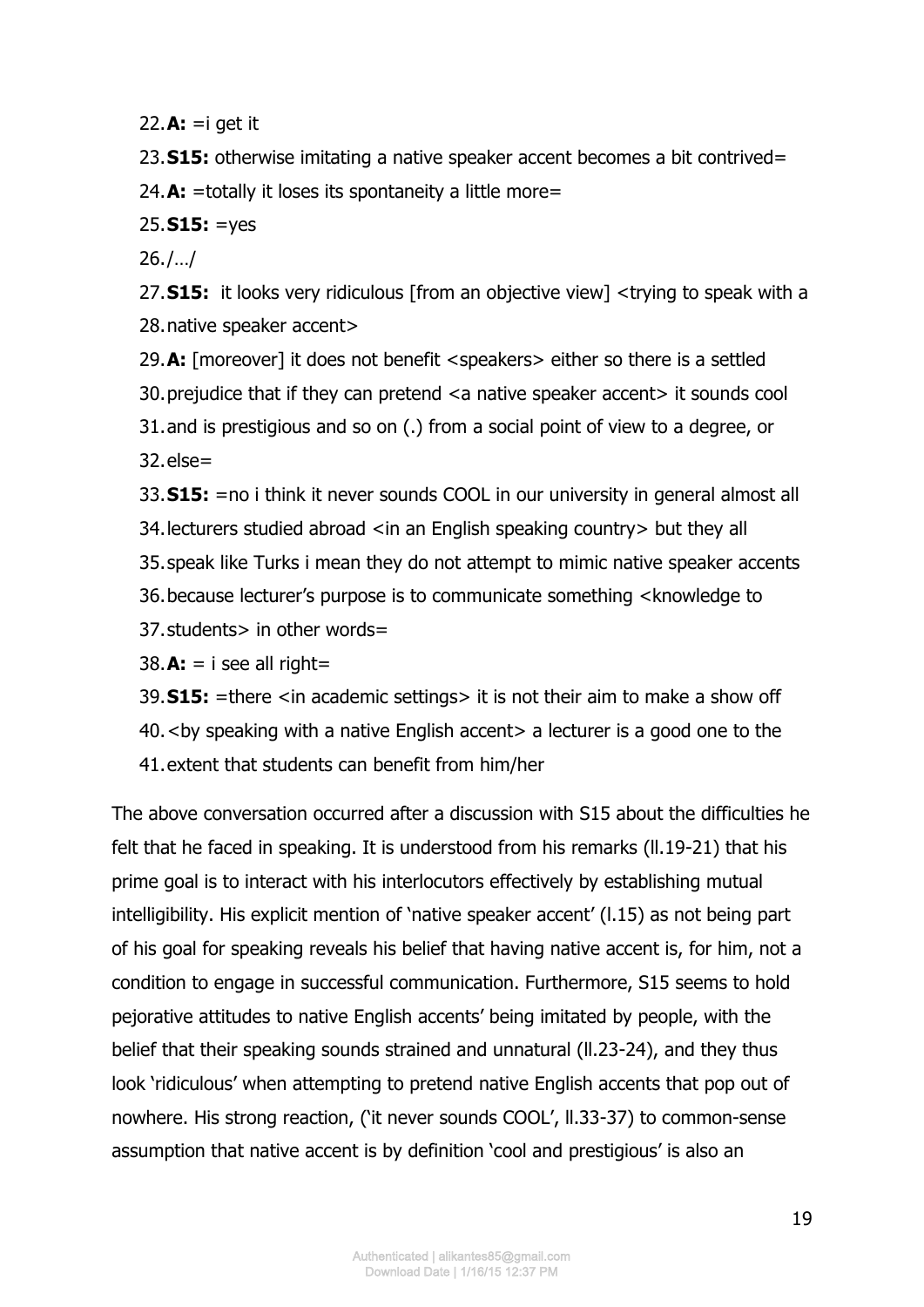indication of his concern about communication over aesthetic features of Standard English, and a sign of feeling of ownership, which allows speakers to make their own way in using English, as is done by his lecturers (ll.35-36). Lastly, reading between the lines in his resistance to imitation of native English accents, we can conclude that he is well aware of the role of English as a vehicle for academic studies in EMI courses. He therefore assesses lecturers' competence not based on their language use, but on the basis of their teaching skills and subject matter expertise (ll.39-41).

As is the case with S15, an overwhelming number of students preferred 'fluency', 'intelligibility', 'clarity', and 'ease of communication' over achieving native speaker competence (e.g. accent, pronunciation, pace, idioms, etc.). For instance, S1 replied "for me what matters foremost is to be fluent I would rather be fluent rather than know loads of [grammar rules] for example I would not mind even if my grammar is bad". The experience of being involved in an intercultural communication was also important in the formation of students' non-normative orientation to spoken English. S2, for example, told "I saw many people particularly in Spain who speak English without [standard native] accent (.) I even saw people who pronounced 'sometimes' as /ˈzʌn.taɪmz/ but you could understand it in the context of communication (.) For that reason neither native accent nor correctness matters (.) I think what matters there is whether you can manage to articulate things in a comprehensible way". S7, similarly, expressed that the main criterion for 'good English' should be based on intelligibility and communicative fluency rather than mimicking native speaker accents because, as clarified by him, "I do not think accent is something to be get rid of as long as interlocutors can comprehend what is uttered (.) There is nothing wrong with one's own accent anyone can carry over their first language traits in their accents but if they are able to speak fluently and pronounce words in an intelligible manner and interlocutors can follow what they say (.) I think there would be no nuisance". S13 also referred to her friends to make the point that linguistic errors in speaking make no harm on communication, stressing the fact that "I have Arab friends and they use English to communicate with us (.) I can easily understand their English although they make loads of grammatical mistakes".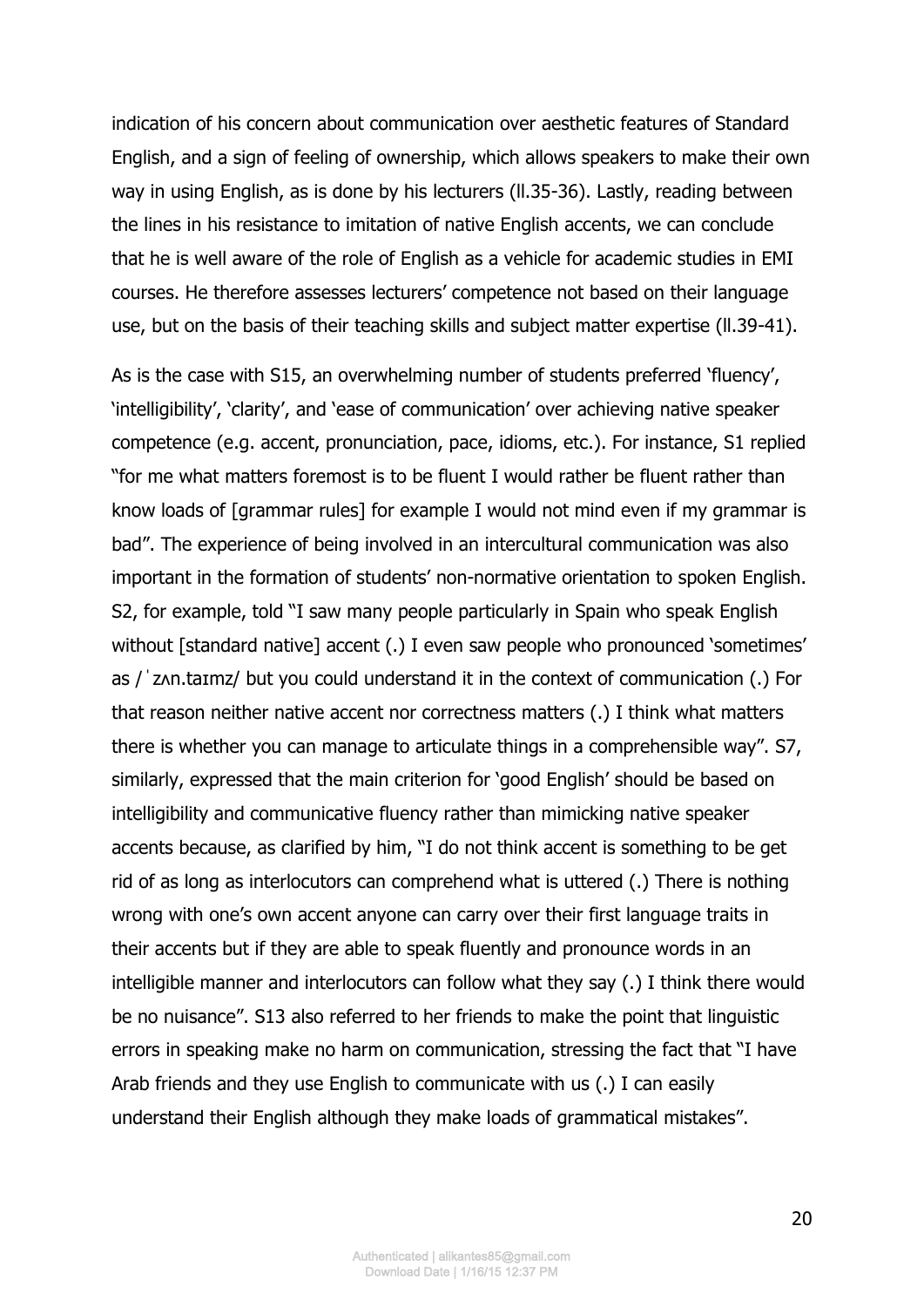Another student, S20, referred to his previous experiences with English language learning, and mentioned how his spoken English practices were influenced by his English language teachers' beliefs and practices. He replied "I would like to speak without having to think about whether I should use past tense or present tense or which forms (.) I mean simple form progressive form or past form of verbs I have to use (.) I cannot help thinking about grammar when speaking". He further explained why he had to be so concerned about grammar rules while speaking, pointing to the reality that "they [teachers] never created opportunities for us to speak English but just taught us English grammar rules since grade four (.) It would have been better if we could have learned to use English communicatively but they kept teaching us present tense past perfect continuous tense and such like for years".

Another issue having emerged from the data in regards to the reason why many students are obsessed with grammatical correctness in their speech despite their desire to be fluent and successful communicators was associated with the notion of 'inferiority complex' among students. S6 argues that

"when you consider loosely, there is a kind of perception wannabe in Turkey now (.) As you mentioned we are in a constant effort to imitate their [the Americans & British] languages, cultures, life styles (.) And in this regard it would not seem appropriate if we do not use their language as they do (.) We as the Turkish nation emulate anything and want everything to be as theirs (.) Surely this applies to our [English] language use as well".

Normative-expectations towards spoken English were less common among students. There were only a tiny number of them who were inclined to have a native accent, American accent in particular and to closely monitor their language use in respect of grammatical correctness. Paradoxically, there was a case in which S6 put that

"I would not mind your accent even if it is foreign-accented (.) What is important to me is being able to understand you that's enough for me (.) But as to me [my speaking] I think it has turned into a complex for me you see I say now that I will speak English some time in the future at least it should be proper (.) I do not ever mess with British accent at least I would like to speak like an American (.) I know it would not be exactly as theirs I wish it could be (.) I mean I could speak in a fluent way in that sense".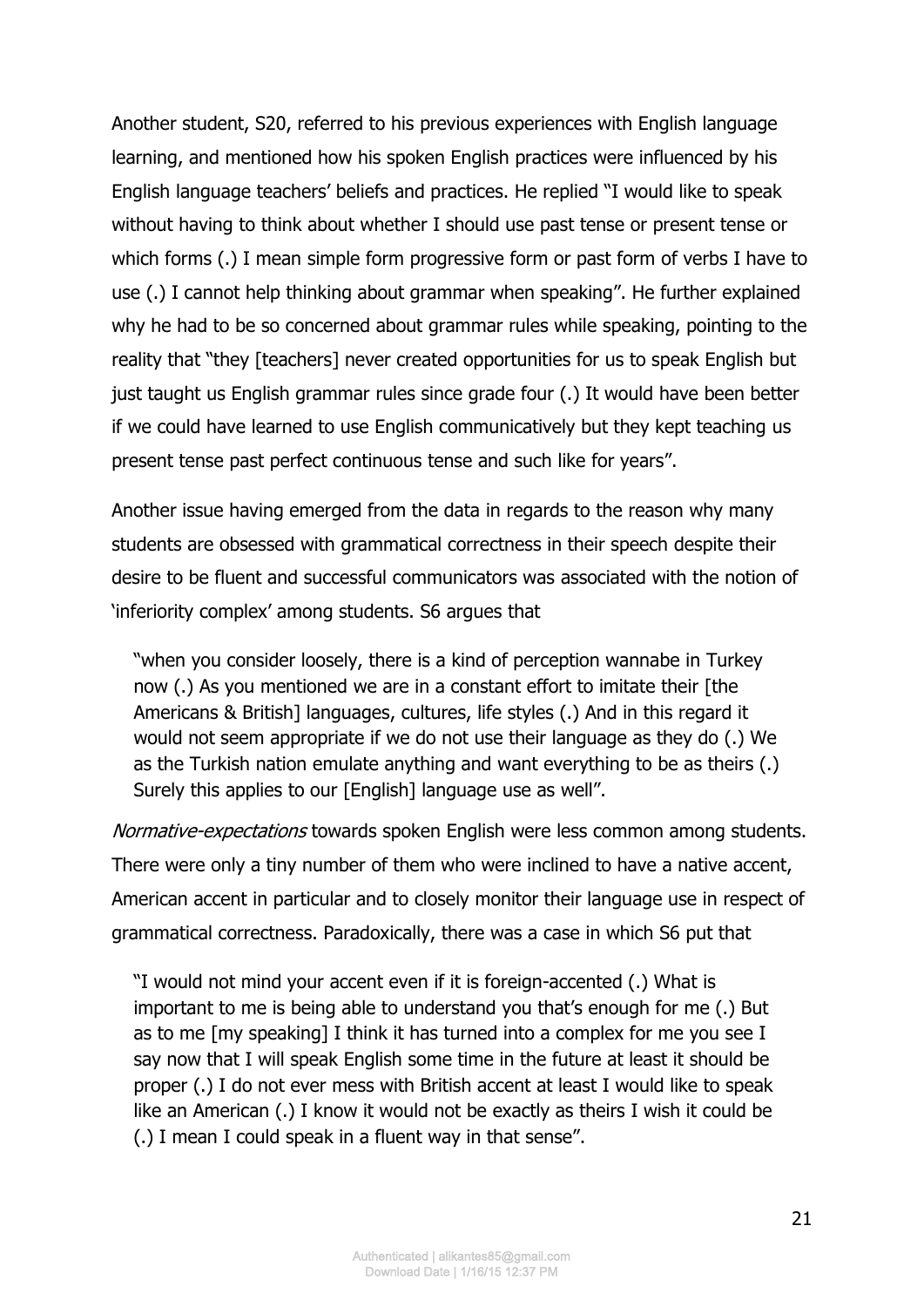As can be inferred, S6 does not mind people's having their own accent, but for herself 'proper English' and 'fluent English' seem to be equal to that of Americans. In another exchange between a student and me, an instance of positive attitudes and a normative position towards native speakers and their accents in speaking was overtly observed.

Example 3: Native speaker oriented goals for speaking

42.**S7:** er <my> strongest skill (.) is speaking i suppose because xxx 43.**A:** though you mentioned a little while ago but what would you like your 44. speaking to be like. when you consider the future  $\langle$ use of language $\rangle$  = 45.**S7:** =i'm not troubled with fluency <of my English> you see (.) i wish i had a 46.native speaker accent and such like @@@ you know 47.**A:** well let's suppose that you had a British accent or American accent what 48.would be the advantages <of having either of these accents> for you. 49.**S7:** i merely want <a native speaker accent> just because they sound cool 50.@@

51.A: @@ due to their being prestigious /…/

The above excerpt is a continuation of our discussion of S7's views on her academic English skills. As seen above, she identifies her strongest skill as speaking (l.42). I then asked her to elaborate more on her future goals as regards speaking. In answer to my question, she elucidates that she has no difficulty as to speaking fluently, but what she desires is to have one of 'native English accents'. She laughs a while after her own utterances (l.46) despite the lack of external stimuli. Her laughter might primarily serve to mitigate the meaning of the preceding utterance where she voices her wish for 'a native speaker accent'. To find out why she aspires to native accents, I asked her what advantages she would get if she had a native accent. As revealed later (l.49), her tendency to native accents is based on an ideological position, and originates in her belief that native accents 'sound cool'. The adjective 'cool' here is ideologically perceived with positive associations in relation to the notion of 'native speaker accents'.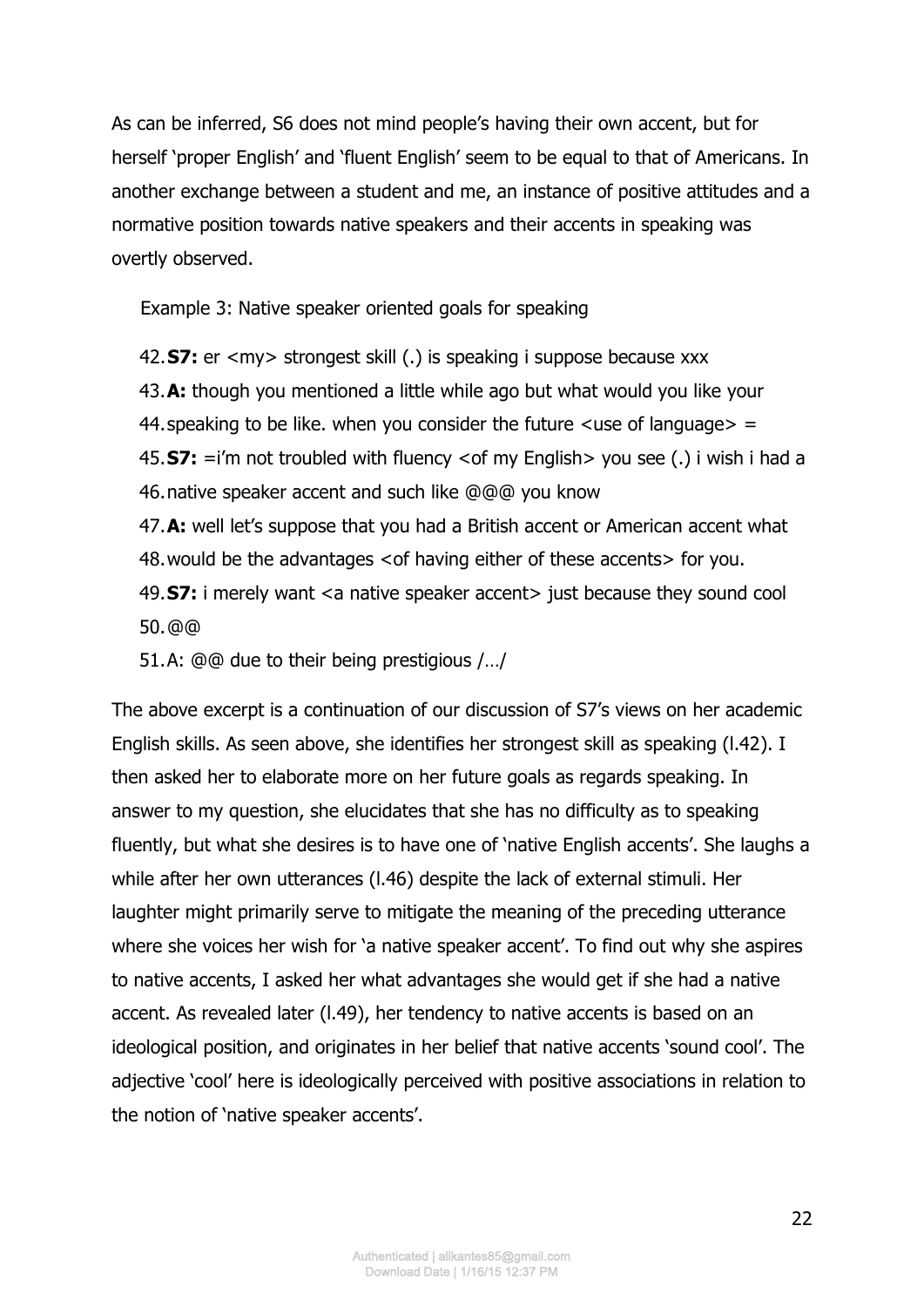Besides targeting at dominant varieties of native speaker English, several students were seen to be considerably concerned with achieving their level of fluency and grammatical correctness. In a lengthy comment on her English, S18 defined her English and goal as follows: "I do not find my English perfect but consider it a good level of English I cannot speak with a NS accent my pronunciation may be considered good and of course I make mistakes while speaking but I can easily understand the articles in English write my thoughts (.) of course I wish I could speak without mistakes and more fluently". Here, it is understood from S18's statements that 'perfect English' is construed as free from mistakes and slower pace of non-native speech. For some students, their obsession with linguistic correctness in their speech was related to their worry about losing intelligibility in the case of committing mistakes while speaking English. To give an example, S6 stated that "I attempt to monitor my grammar usage you know (.) I mean you cannot express something that happened in the past with the future form of the verb". Moving to the subject of whose English sounds better, S10 made positive remarks about retaining a native accent, noting her opinion that "in my view having either British accent or American accent is favourable because they are the standards and easily comprehensible here there and anywhere". To make her point clear, she further added that "all in all any person let's say a Polish has heard American English the most but have not heard Turkish English at all (.) That's why it [American English] is a more familiar variety of English (.) Thus I conclude that everyone's speaking with a similar accent [native accent] will facilitate things [in communication] and increase intelligibility". It is clearly understood from the student's remarks that standard varieties of English, especially American and British English, is seen superior to any non-standard variety in terms of speaking because of people's being more familiar with the standard varieties.

## **4. Discussion**

#### **4.1. Overall orientation towards English and English language use**

This study indicates that a great majority of students (56.4%) described their English as closer to the dominant varieties of English, with 47,9% associating their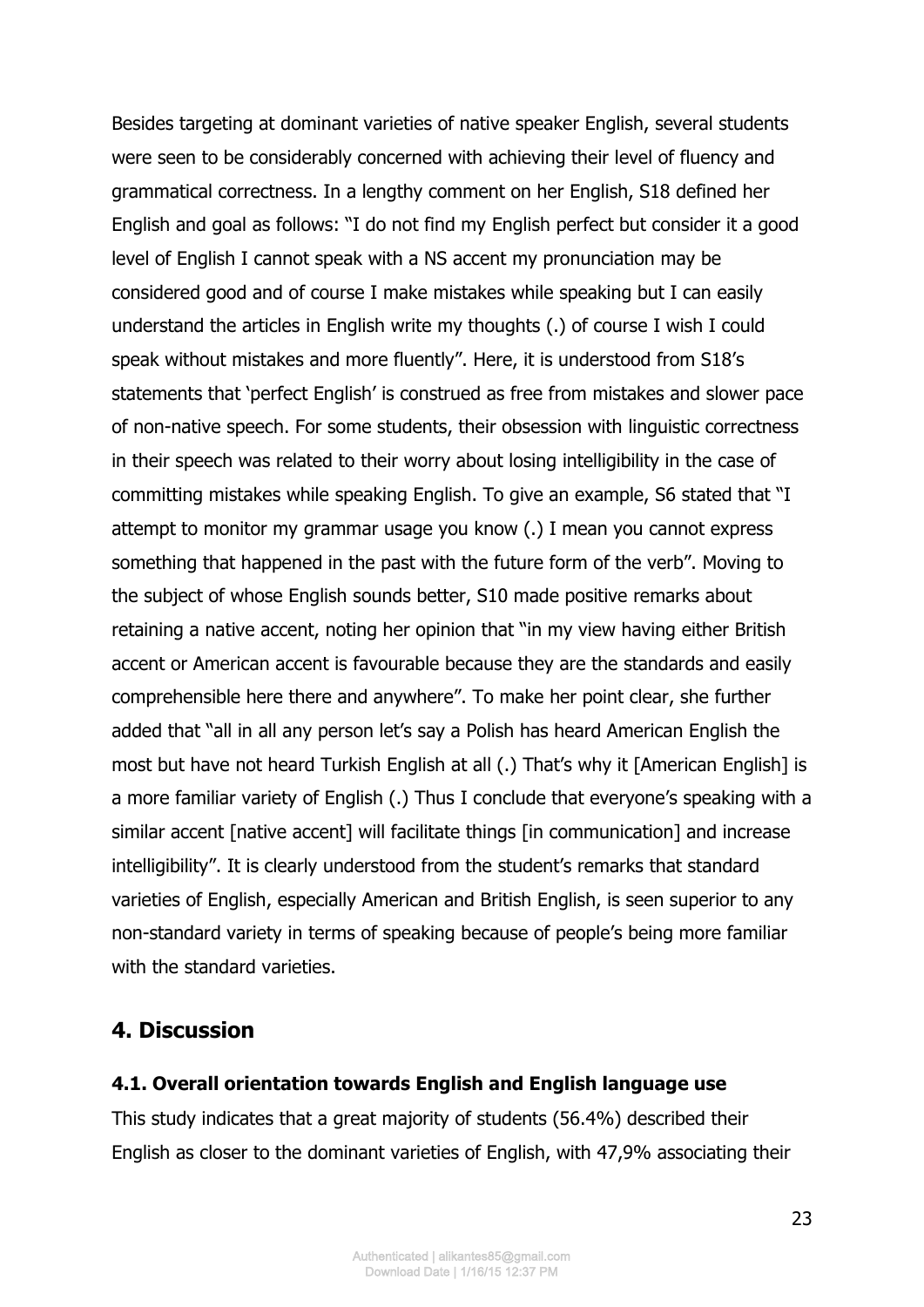English with the American English, supporting Guerra's (2005) findings that show Portuguese students' references to native varieties of English, particularly the American English in their descriptions of their English. Furthermore, with over onethird (40%) accepting their English with its unique features, the results echo some previous findings (e.g. Guerra, 2005) while contradicting others (Kuteeva, 2014). Despite students' tendency towards seeing their English as having the characteristics of a particular native standard, the results unearths the existence of hierarchies in which American English sits at the top followed by British English and other kinds of native English (e.g. Canadian English, Australian English) (see also Bayard et al. 2001; H. Lee, 2012). Moreover, it is noteworthy that most students in the questionnaire study showed an indication of ownership of English by acknowledging their English with the features of Turkish without referring to any native models of English. This finding is however at odds with previous fındings, for example, that of Matsuda (2003) with Japanese learners of English.

As regards students' orientation to written English, it was discovered that many students (59.8%) preferred to have writing competence of native speakers again in an hierarchical order, with American English (29.9%) at the top followed by British English and other types of native English (8.5%). Qualitative findings also substantiated students' normative approach to written English, and demonstrated how much they are concerned about linguistic correctness and getting closer to a near-native competence, providing support for previous research findings that users as well as learners of English feel like writing as native speakers do, particularly the Americans (e.g. Guerra, 2005; Karakaş, 2014; Timmis, 2002). It is inferred here based on the results that students maintained more positive attitudes towards native models when considering their future written English. However, there were also signs showing that a small group of students aspired to be competent writers of English, with the acceptance of mistakes that do not hinder effective written communication. A similar finding was previously reported with EMI lecturers who stressed the importance of being a competent writer, tolerating grammatical mistakes (Karakaş, 2014).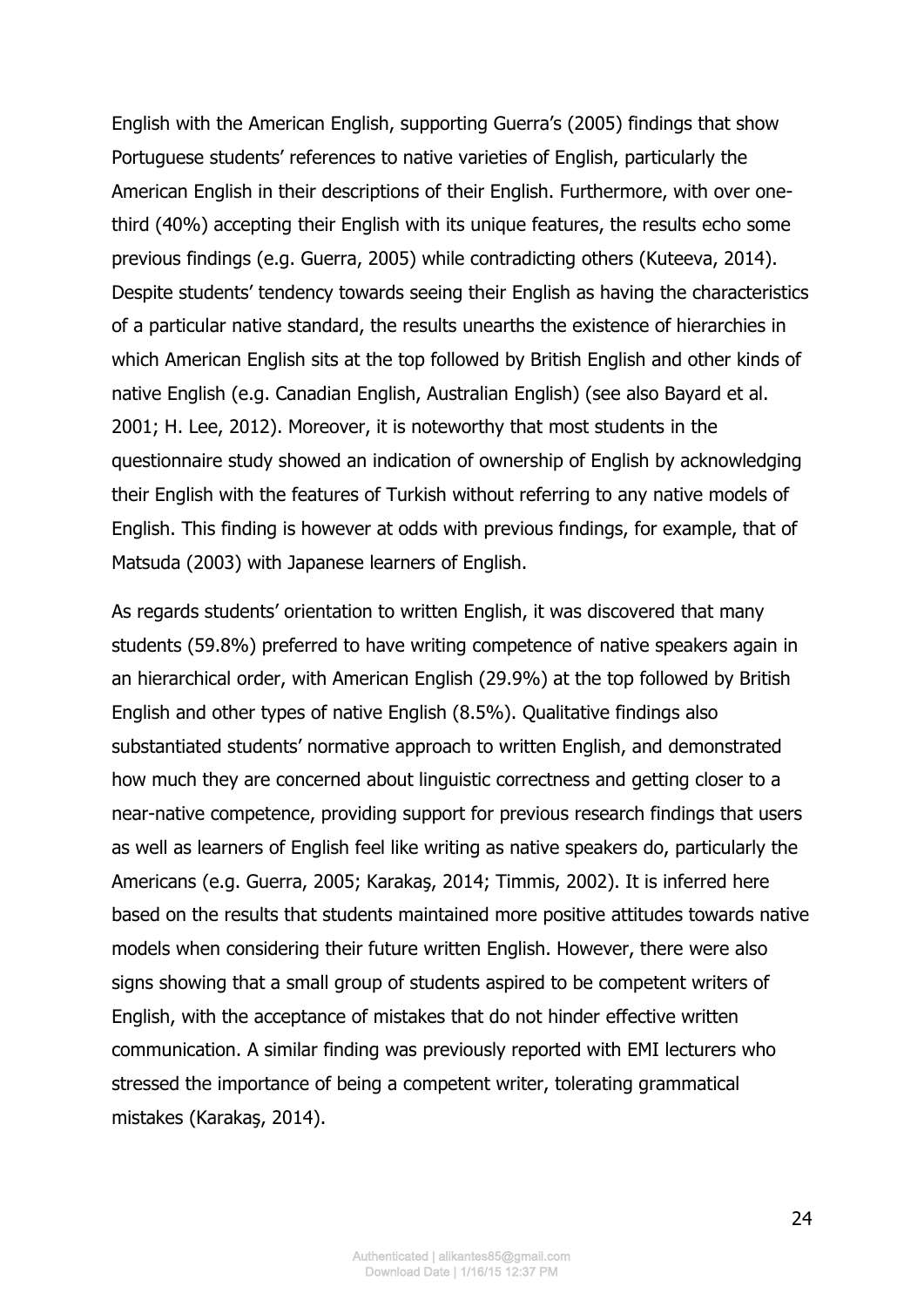When it comes to students' orientation to spoken English, a different picture emerged in that many students (45.3%) adopted non-normative approach to spoken English, placing emphasis on the accomplishment of being a competent communicator who is capable of communicating in various English-speaking environments. Good English is hence conceptualized by these students not against a native speaker touchstone, but based on the criterion of speaking English effectively with their own varieties of English in a number of diverse contexts, finding support from the findings of previous studies (see also Erling, 2007; Guerra, 2005; Karakaş, 2014). Therefore, for these students, the ideal English speaker should not necessarily be a speaker from an inner circle country. Björkman's (2008) findings with engineering students are also in line with the finding that users of English considered effective communication more important than having high (native-like) proficiency. Against this finding, the students (51.8%) who opted for native English varieties for their spoken English were slightly larger in number than the students who were competency-focused in their goals. Of the students who targeted a native speaker model for spoken English, those favouring the American speakers constituted the largest fraction (33.9%), with British English as the second largest fraction (13.1%). A similar ranking of native varieties for spoken English was made by non-language major EMI lecturers (Karakaş, 2014) and English learners (Guerra, 2005) in previous studies. As is understood, American English stands out from other varieties as the preferred variety of English when it comes to their own goals and expectations for spoken English.

Manifestations of positive attitudes and affinities to American English (e.g. Bayard et al., 2001; McKenzie, 2008) and British English (e.g. Dalton-Puffer, Kaltonboeck & Smit, 1997; Ladegaard & Sachdev, 2006), especially in terms of models of pronunciation have been well documented in previous research studies as well, particularly by in-service and prospective English language teachers and learners. However, there seems to be an increased awareness, particularly among English users, of the sociolinguistic realities of English alongside changing demographics of speakers of English around the world, as evidenced in this study with participants who accepted their variety of English as legitimate and formulated expectations and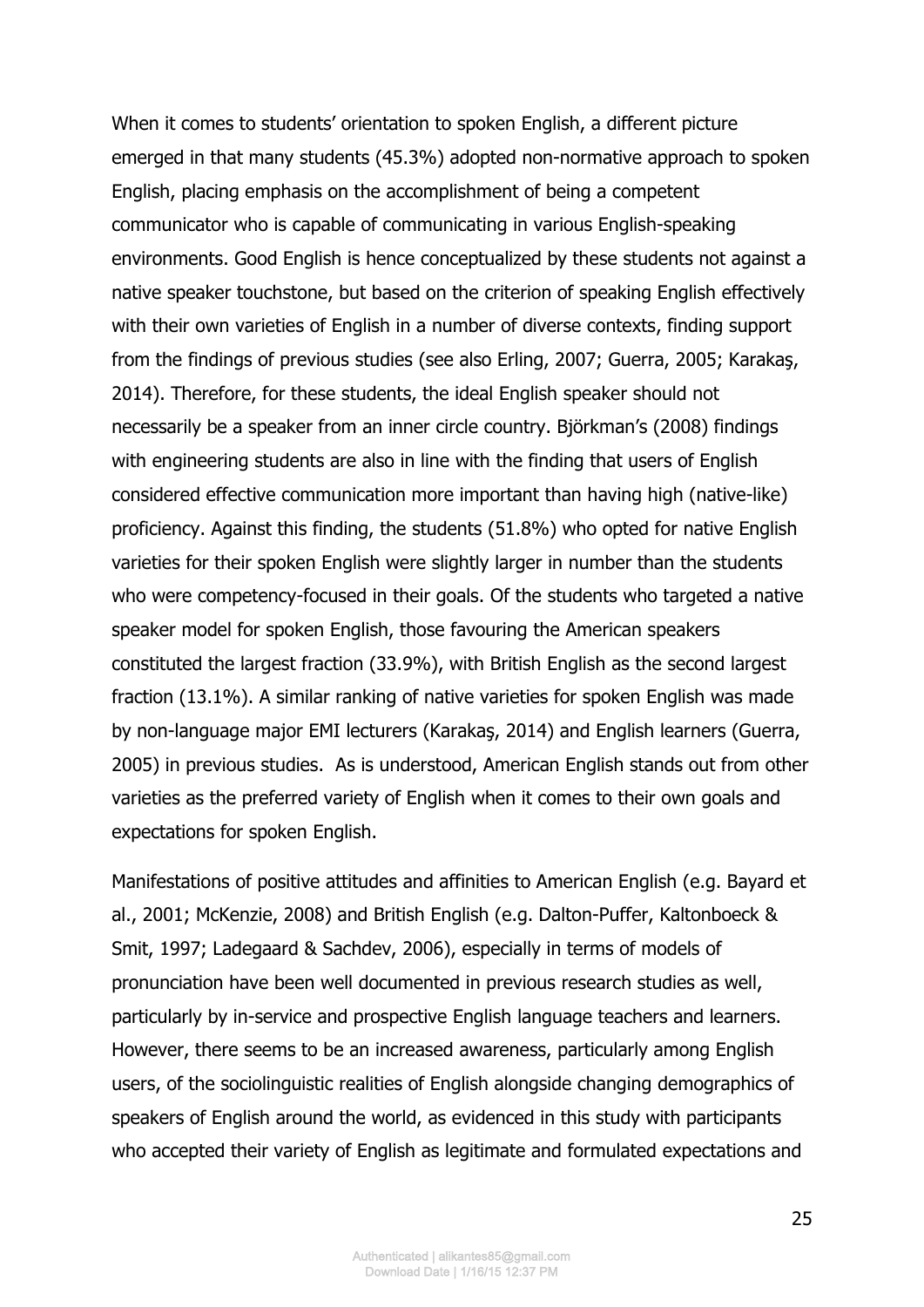goals in accordance with this awareness, prioritizing effectiveness in global communication over adoption of a normative native-speaker model. Equally, scholars of Global Englishes have forcefully argued in favour of a radical change for the ideal model from targeting the monolingual native speaker to the successful user of English, who is described as the 'skilled English user' (Jenkins 2011, p. 931), 'effective communicator' (Björkman 2011, p.1) and 'intercultural speaker' (Baker 2011, p. 4). Despite the differences in scholars' naming of the successful user, what they unanimously agree is that a successful user is anyone who is capable of modifying and adapting their language use in line with the communicative needs of their interlocutors and the interactional settings, with the application of appropriate pragmatic strategies in communication.

#### **4.2. Language ideologies and factors contributing to their formulation**

This research, as shown above, has investigated two distinct language ideologies, i.e. standard language ideology and English native speaker ideology, which guide most students' orientation to their perceived language use and their resolutions regarding their desired language use, particularly the use of productive English skills. This finding partly resonates with the findings of Pilkinton-Pihko (2010) that while engineering lecturers emphasized the significance of communication of course content to students, some were of the belief that the realization of such communication hinges on speaking English without grammatical errors. Such a belief reveals that they hold on to standard language ideology in which the notion of linguistic correctness is perceived to be closely tied up with the effective use of English. It also parallels Jenkins' (2014) finding that many international (non-native English speaker) students were concerned about 'linguistic correctness', particularly in writing, operating under the effect of standard language ideology. Similar findings usually emerged from previous empirical studies in the ELT profession with teachers and learners of English in which orientation to English was dominated by standard language ideology and native English language ideology (e.g. Liou, 2010; Jenkins, 2007). Yet, there are other studies done with non-native users (neither teachers nor learners) whose perceptions of English were independent from the impacts of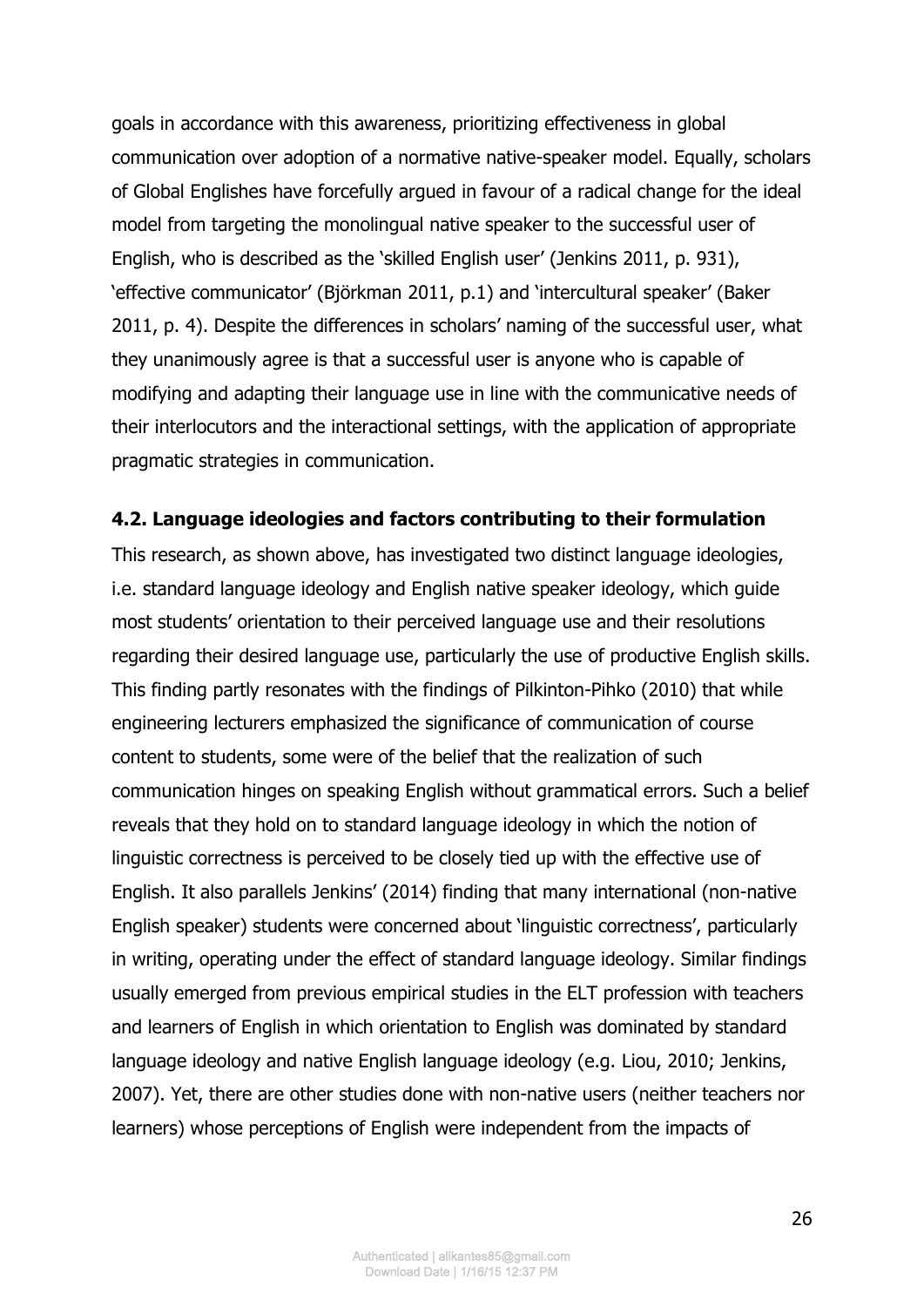standard and native English language ideologies, especially in relation to spoken English (e.g. Björkman, 2008; Ehrenreich, 2010; Kankaanranta & Planken, 2010).

As intimated in students' excerpts, a number of factors (e.g. the affinity to native English models as a benchmark, investment in standard English norms, personal characteristics and interests, lecturers' normative expectations and practices of reducing students' marks, familiarity and having an EMI identity) have seemed to add to the formation and perseverance of the language ideologies among students in their perceptions and language use. Similar factors that feed language ideologies in speakers of English were reported in earlier studies with non-native language users in academia (e.g. Jenkins, 2014; H. Lee, 2012; Malallah, 2000) as well as business and service sectors (e.g. A. W. Lee, 2012; Rogerson-Revell, 2007) and language teachers and learners (e.g. Jenkins, 2007; Timmis, 2002). Nonetheless, a number of factors enabled students to perceive and use English free from the impacts of standard/native English ideologies. These include: involvement in intercultural communication practices of lecturers who modelled a non-normative language use, increasing awareness of implications of the global spread of English, a developing sense of ownership of English and revision of traditional goals and expectations with more communication-grounded goals (see also Björkman, 2008; Ehrenreich, 2010; Erling, 2007).

## **5. Conclusion**

By investigating Turkish EMI students' orientation to English and English use, this study identified notable signs of awareness of the current face of English among many students, despite the perpetuation of language ideologies that drove students towards using English in a standard manner and choosing native speakers as the model speaker. In other words, it can be advanced that students' orientations, if considered as a pendulum, hovered between conformity to Standard English, especially in written English, and a focus on communicative effectiveness, particularly of spoken English. Factors that spread the seeds of language ideologies in most students' attitudes, perceptions, and practices were mainly related to longterm adverse effects of ELT experiences. It was also displayed that the students can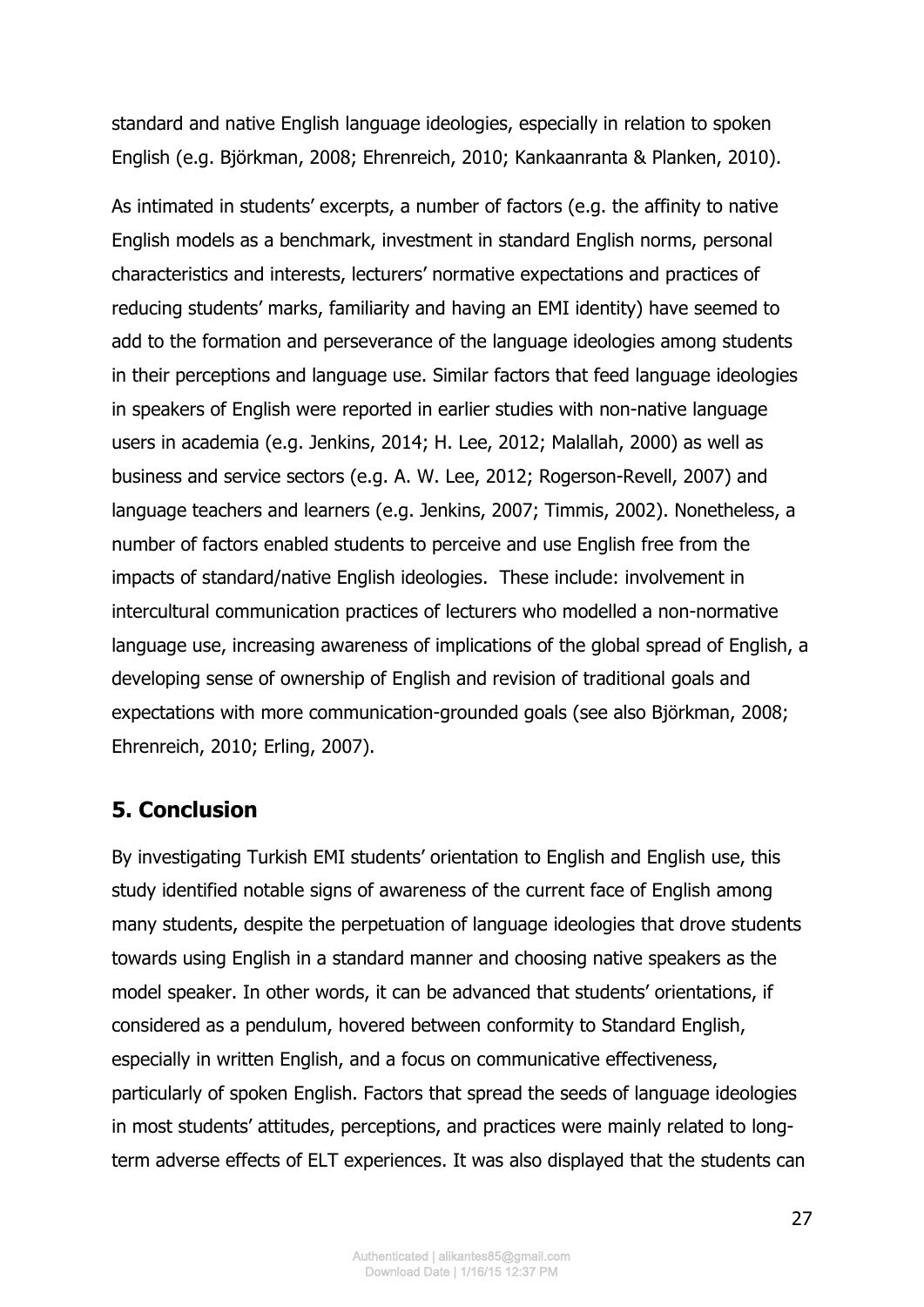be affected by wider agents (e.g. teachers, policy managers) and practices. Thus, it is essential to bear in mind their potential impacts on students' orientations to English. Other factors that encouraged the use of English in students' own ways were mainly based on experiential learning, e.g. making meaning from direct experiences (e.g. intercultural encounters, familiarity with other varieties and accents, etc.).

It is rather vital for researchers, not only from the fields of applied linguistics but also from the fields of higher education, to approach English language policies with a critical perspective in their research by questioning the taken-for-granted status of English. Especially, the role of the mentioned factors foregrounds the need for further research in such highly volatile linguistic contexts as higher education institutions. Moreover, content-focused lecturers alongside students are urged to take account of the findings and discussions presented in this paper, and accordingly revisit their pre-existing perceptions, and adjust their expectations and language practices to the current realities of English, keeping in mind that their primary purpose is to conduct their academic tasks through English rather than to display their English skills, often against native English benchmark.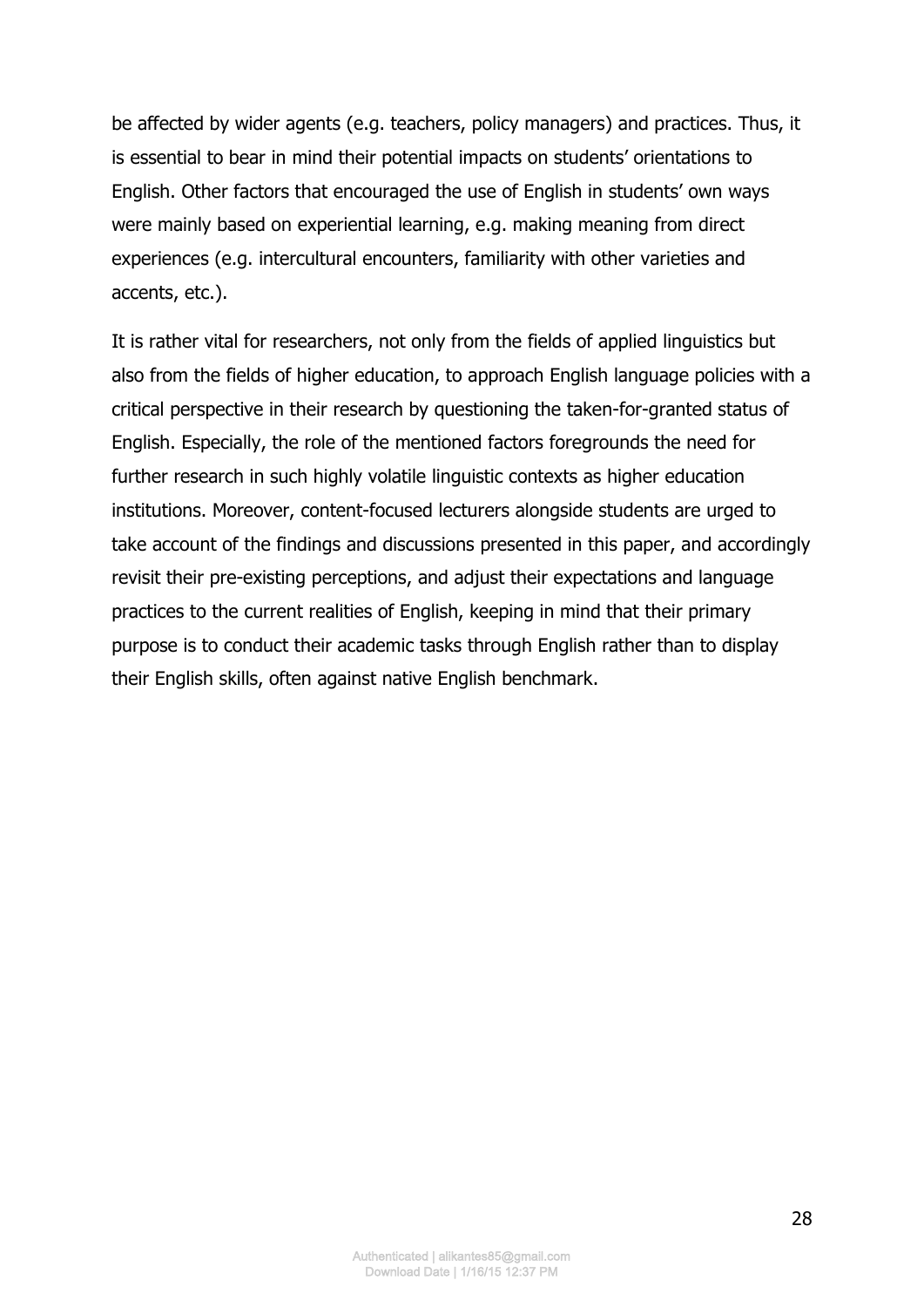## **Appendix A: The questions extracted from the questionnaire**

## **Personal Details**

1. Your age: 18-24 [ ] 25-32 [ ] 33+ [ ] 3. Your university:

2. Your gender: male [ ] female [ ] 4. Your department:

5. Would you be willing to participate in an interview to discuss your answers to the questions?

YES [ ] NO [ ]

If yes, please provide your contact information:

Email:

## **Perceptions of English Ability**

What do you think about the English you use? Please choose only one with a tick  $($  $\checkmark$ )

- ( ) It has its own characteristics with influence of the Turkish language
- ( ) British English (BrE) / closer to BrE
- ( ) American English (AmE) / closer to AmE
- ( ) Other:\_\_\_\_\_\_\_\_\_\_\_\_\_\_\_\_\_\_\_\_\_\_\_\_\_\_\_\_\_\_\_\_\_\_\_\_\_\_\_\_\_\_\_\_\_\_\_\_\_\_\_\_\_\_\_

#### **Goals for written academic English**

What is your goal in writing academic English? Please choose only one with a tick.

 ( ) to be a competent writer, that is, it's OK to make some grammatical mistakes as long as my writing is understood.

( ) to write like British speakers.

 ( ) to write like other native speakers of English (e.g. Australians, Canadians, etc.)

( ) to write like American speakers.

 $( )$  other  $\overline{\phantom{a}}$ 

continues on next page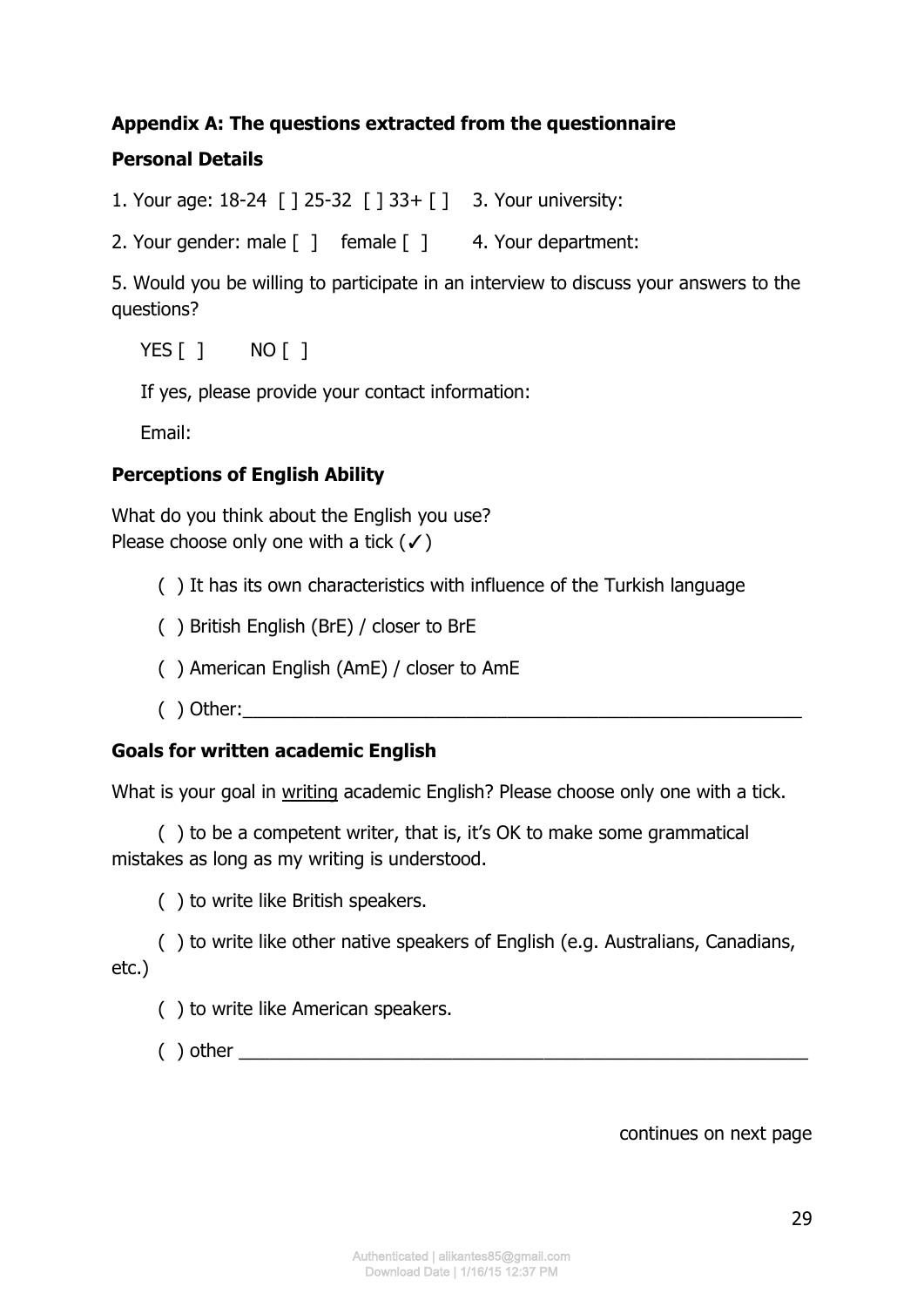#### **Goals for spoken academic English**

What is your goal in speaking academic English? Please choose only one with a tick

 ( ) to be a competent speaker, that is, it's OK to have a Turkish accent and make some grammatical mistakes as long as I am understood

( ) to speak like British speakers.

( ) to speak like other native speakers (e.g. Australians, Canadians, etc.)

( ) to speak like American speakers.

 $( )$  other  $\_\_$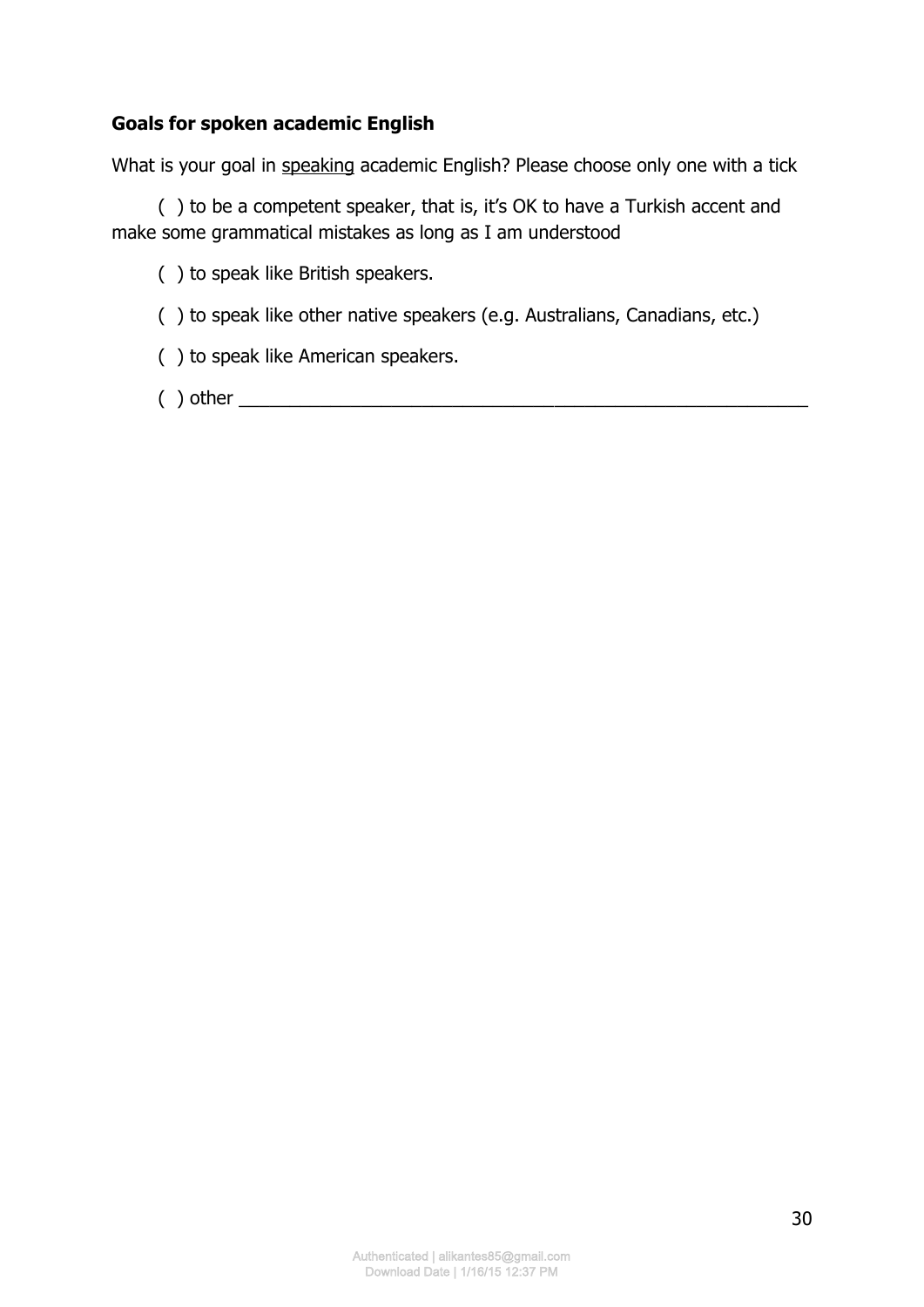**Appendix B: The interviewee profiles** 

| Participant | <b>Sex</b> | <b>University</b> | Discipline                     |
|-------------|------------|-------------------|--------------------------------|
| Student 1   | Female     | <b>METU</b>       | <b>International relations</b> |
| Student 2   | Male       | <b>METU</b>       | <b>Mechanical Engineering</b>  |
| Student 3   | Male       | <b>METU</b>       | <b>History</b>                 |
| Student 4   | Male       | <b>METU</b>       | <b>Mechanical Engineering</b>  |
| Student 5   | Male       | <b>METU</b>       | <b>Mechanical Engineering</b>  |
| Student 6   | Female     | <b>METU</b>       | <b>History</b>                 |
| Student 7   | Female     | <b>Bilkent</b>    | International relations        |
| Student 8   | Male       | <b>Bilkent</b>    | <b>Mechanical Engineering</b>  |
| Student 9   | Male       | <b>Bilkent</b>    | <b>International Relations</b> |
| Student 10  | Male       | <b>Bilkent</b>    | <b>Mechanical Engineering</b>  |
| Student 11  | Female     | <b>Bilkent</b>    | History                        |
| Student 12  | Male       | Bogazici          | <b>Mechanical Engineering</b>  |
| Student 13  | Female     | <b>Bilkent</b>    | <b>History</b>                 |
| Student 14  | Female     | Bogazici          | International relations        |
| Student 15  | Male       | Bogazici          | International relations        |
| Student 16  | Male       | Bogazici          | <b>International relations</b> |
| Student 17  | Female     | Bogazici          | Mechanical engineering         |
| Student 18  | Female     | <b>Bilkent</b>    | <b>History</b>                 |
| Student 19  | Male       | Bogazici          | Mechanical engineering         |
| Student 20  | Male       | Bogazici          | Mechanical engineering         |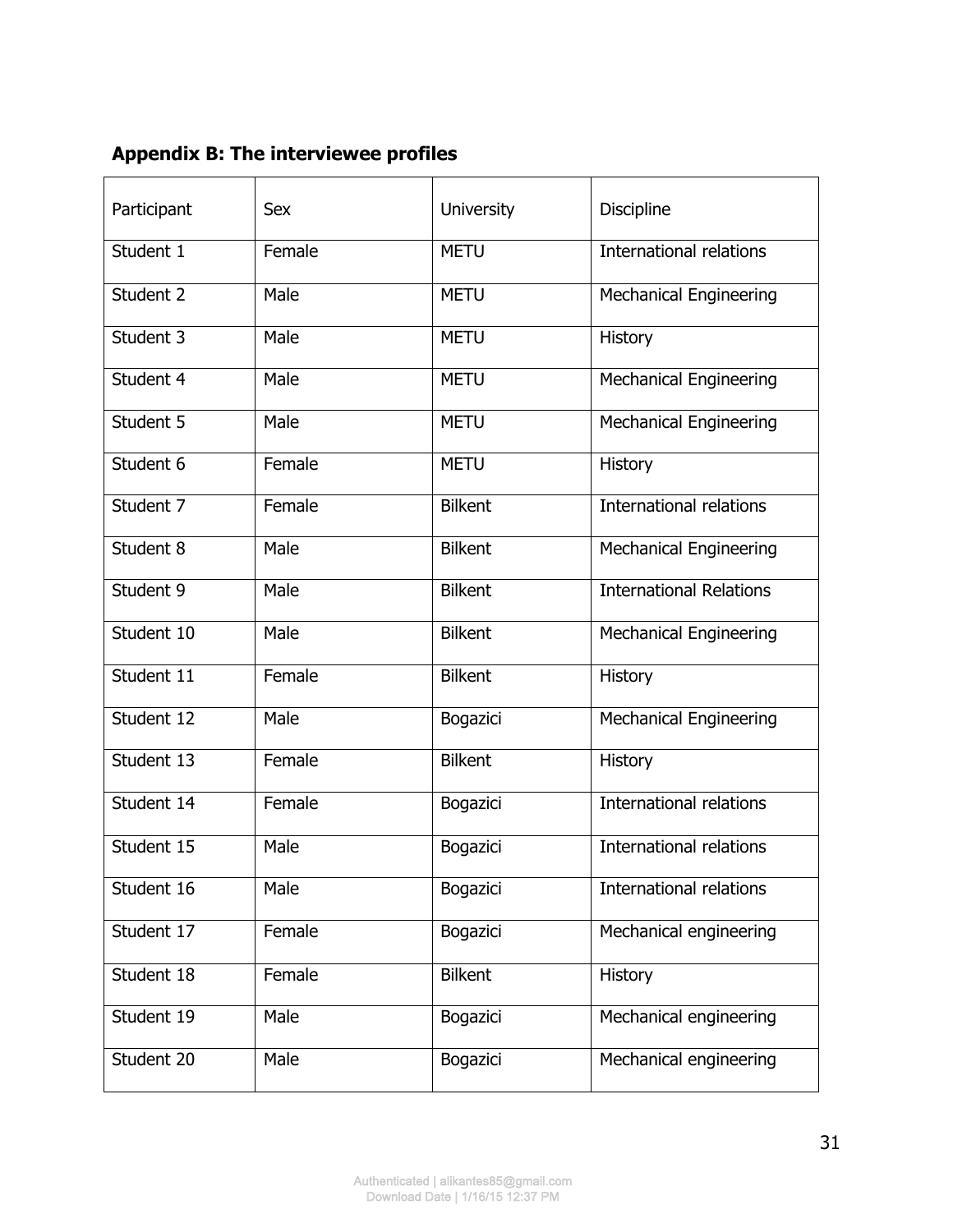| <b>Symbols</b>  | <b>Explanations</b>                                  |
|-----------------|------------------------------------------------------|
| (.)             | Pause of about one second or less                    |
| (2)             | Pause of about two seconds                           |
|                 | Untimed pause                                        |
| <b>XXX</b>      | Unable to transcribe (unintelligible word or words)  |
| <b>CAPS</b>     | Stressed word                                        |
| @               | Laughter (length indicated by a number of $\omega$ ) |
| $\overline{A}$  | Ali (the researcher)                                 |
| L1, L2, L3      | <b>EMI</b> lecturers                                 |
| S1, S2, S3      | <b>EMI</b> students                                  |
| $\left[\right]$ | Overlapping utterances                               |
| $=$             | Latched utterances                                   |
| $\overline{?}$  | Rising intonation                                    |
|                 | Falling intonation                                   |
| uh-huh          | used to indicate affirmation, agreement              |
| $/$ $/$         | speech not included in the example                   |
| $\langle$ >     | my additional information to make meaning clear      |

# **Appendix C: Transcription conventions**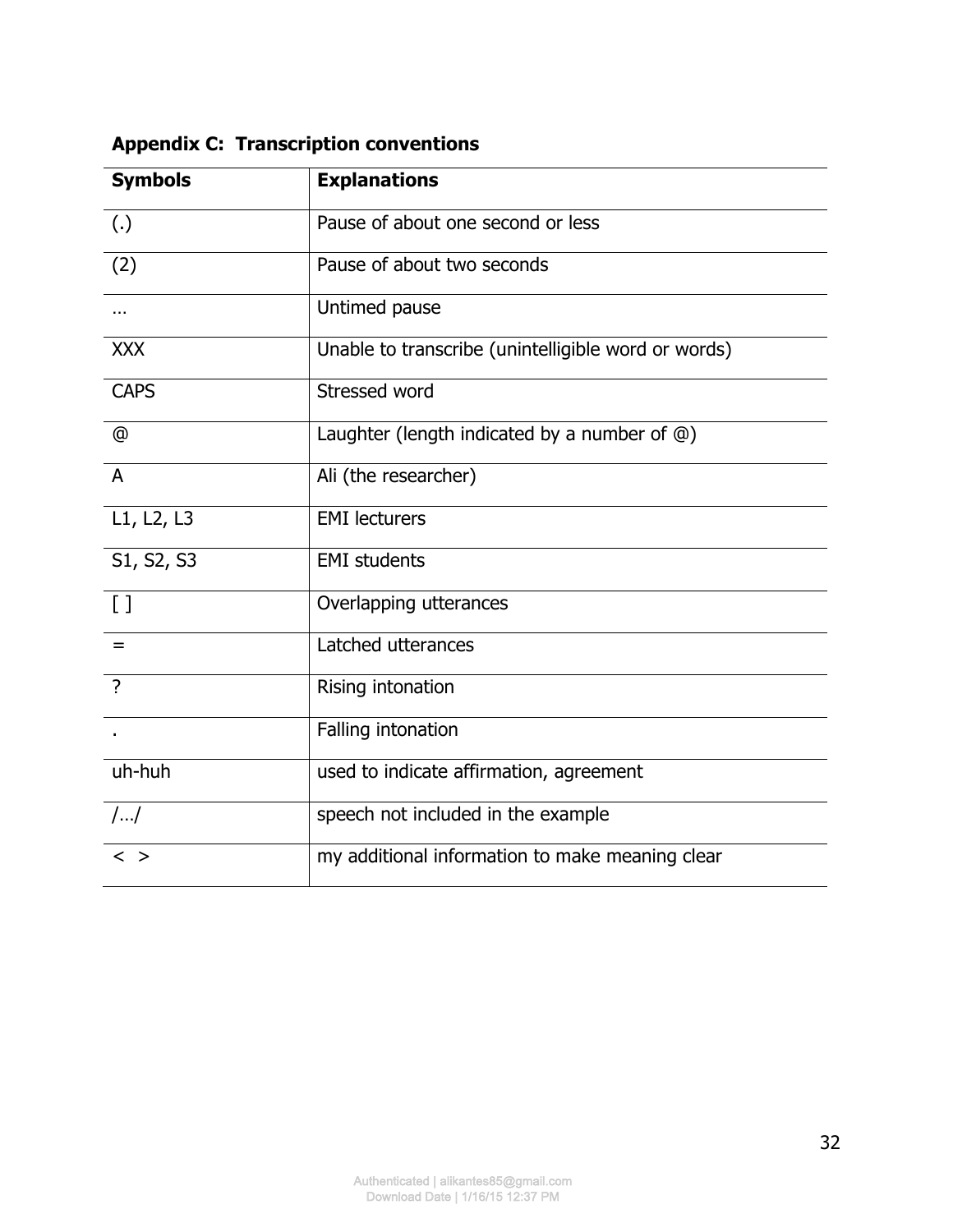### **References**

- Aguilar, Marta., & Rosa Rodríguez. 2012. Lecturer and student perceptions on CLIL at a Spanish university. International Journal of Bilingual Education and Bilingualism, 15(2), 183–197. doi:10.1080/13670050.2011.615906
- Baker, Will. 2011. From cultural awareness to intercultural awareness: Culture in ELT. ELT Journal, 66(1), 62–70. doi:10.1093/elt/ccr017
- Bayard, Donn, Ann Weatherall, Cynthia Gallois, & Jeffery F. Pittam. 2001. Pax Americana? Accent Attitudinal Evaluations in New Zealand, Australia and America. Journal of Sociolinguistics, 5, 22-49.
- Björkman, Beyza. 2008. "So where we are?" Spoken lingua franca English at a technical university in Sweden. English Today, 24(2), 35-41. doi:10.1017/S0266078408000187
- Björkman, Beyza. 2011. The pragmatics of English as a lingua franca in the international university: Introduction. Journal of Pragmatics, 43(4), 923-925. doi:10.1016/j.pragma.2010.08.015
- Brown, Kara. 2010. Teachers as Language‐Policy Actors: Contending with the Erasure of Lesser-Used Languages in Schools. Anthropology & Education Quarterly, 41(3), 298–314. doi:10.1111/j.1548-1492.2010.01089.x.298
- Byun, Kiyong., Huijung Chu, Minjung Kim, Innwoo Park, Suhong Kim, & Juyoung Jung. 2010. English-medium teaching in Korean higher education: policy debates and reality. Higher Education, 62, 431–449. doi:10.1007/s10734-010-9397-4
- Dalton-Puffer, Christiane, Gunther Kaltenboek & Ute Smit. 1997. Learner attitudes and L2 pronunciation in Austria. World English. 16(1), 115-128.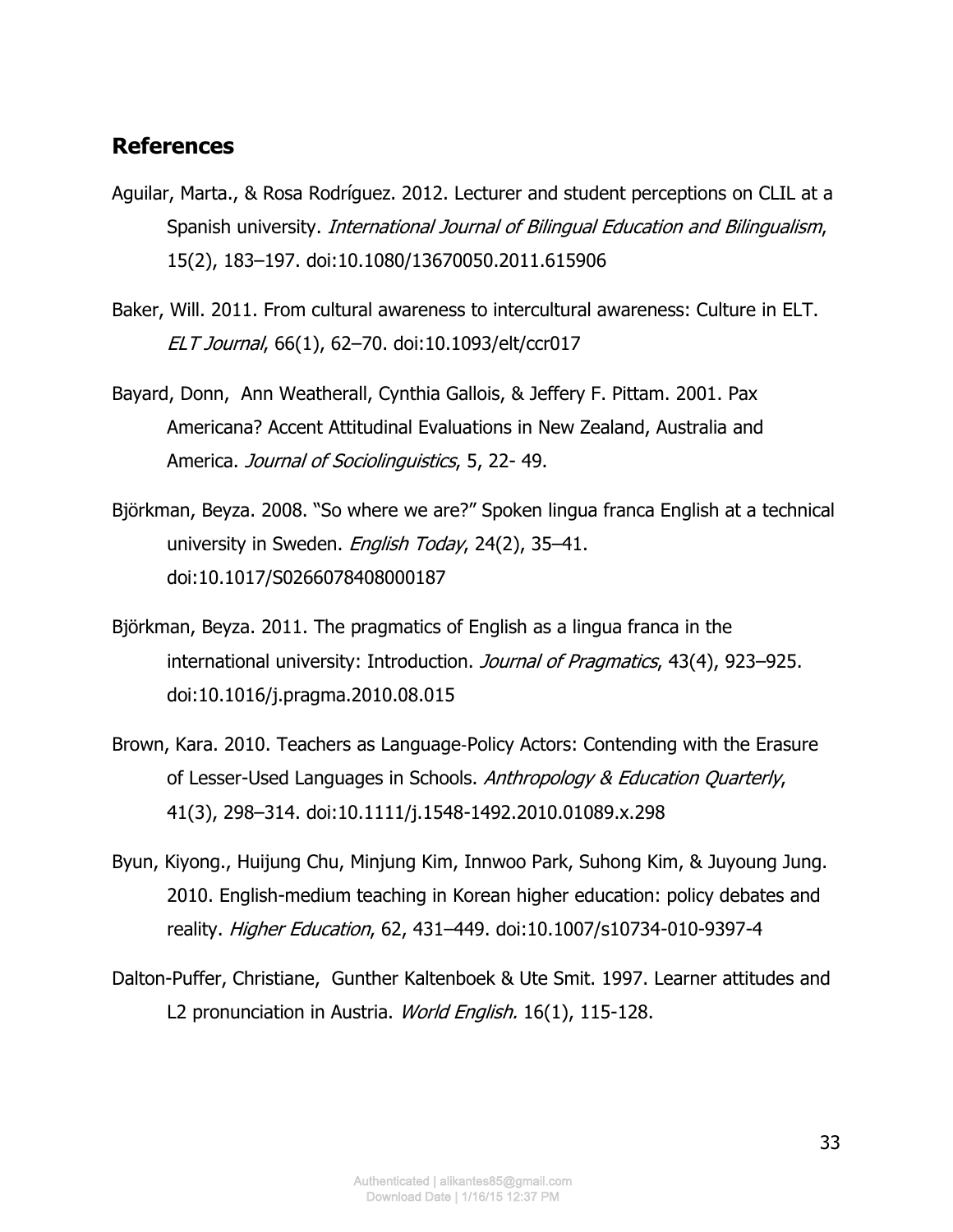- Dearden, Julie. 2014. English as a medium of instruction–a growing global phenomenon: phase 1 Interim report (pp. 1–8). Oxford: British Council.
- Doerr, Neriko Musha. 2009. Investigating "Native Speaker Effects": Toward a new Model of Analyzing "Native Speaker" Ideologies. In Neriko Musha Doerr (ed.) The Native Speaker Concept: Ethnographic Investigations of Native Speaker Effects (pp. 15-46). Berlin: Mouton de Gruyter.
- Ehrenreich, Susanne. 2010. English as a lingua franca in multinational corporations-Exploring business communities of practice. In Anna Mauranen & Elina Ranta (eds.) English as a Lingua Franca: Studies and Findings. (pp. 126–151). Newcastle upon Tyne: Cambridge Scholars Publishing.
- Erling, Elizabeth. 2007. Local identities, global connections: Affinities to English among students at the Freie Universität Berlin. World Englishes, 26(2), 111–130.
- Guerra, Luís Sergío Pinto. 2005. Teaching and Learning English as an International Language in Portugal: Policy, Practice, Perceptions. Warwick: University of Warwick PhD Thesis.
- Jenkins, Jennifer. 2007. *English as a lingua franca: Attitudes and identity*. Oxford: Oxford University Press.
- Jenkins, Jenkins. 2011. Accommodating (to) ELF in the international university. Journal of Pragmatics, 43(4), 926–936. doi:10.1016/j.pragma.2010.05.011
- Jenkins, Jennifer. 2014. [English as a Lingua Franca in the international university. The](http://eprints.soton.ac.uk/349026/)  [politics of academic English language policy](http://eprints.soton.ac.uk/349026/). London: Routledge.
- Kankaanranta, Anne & Leena Louhiala-Salminen. 2010. "English?–Oh, it's just work!": A study of BELF users' perceptions. English for Specific Purposes, 29(3), 204 209.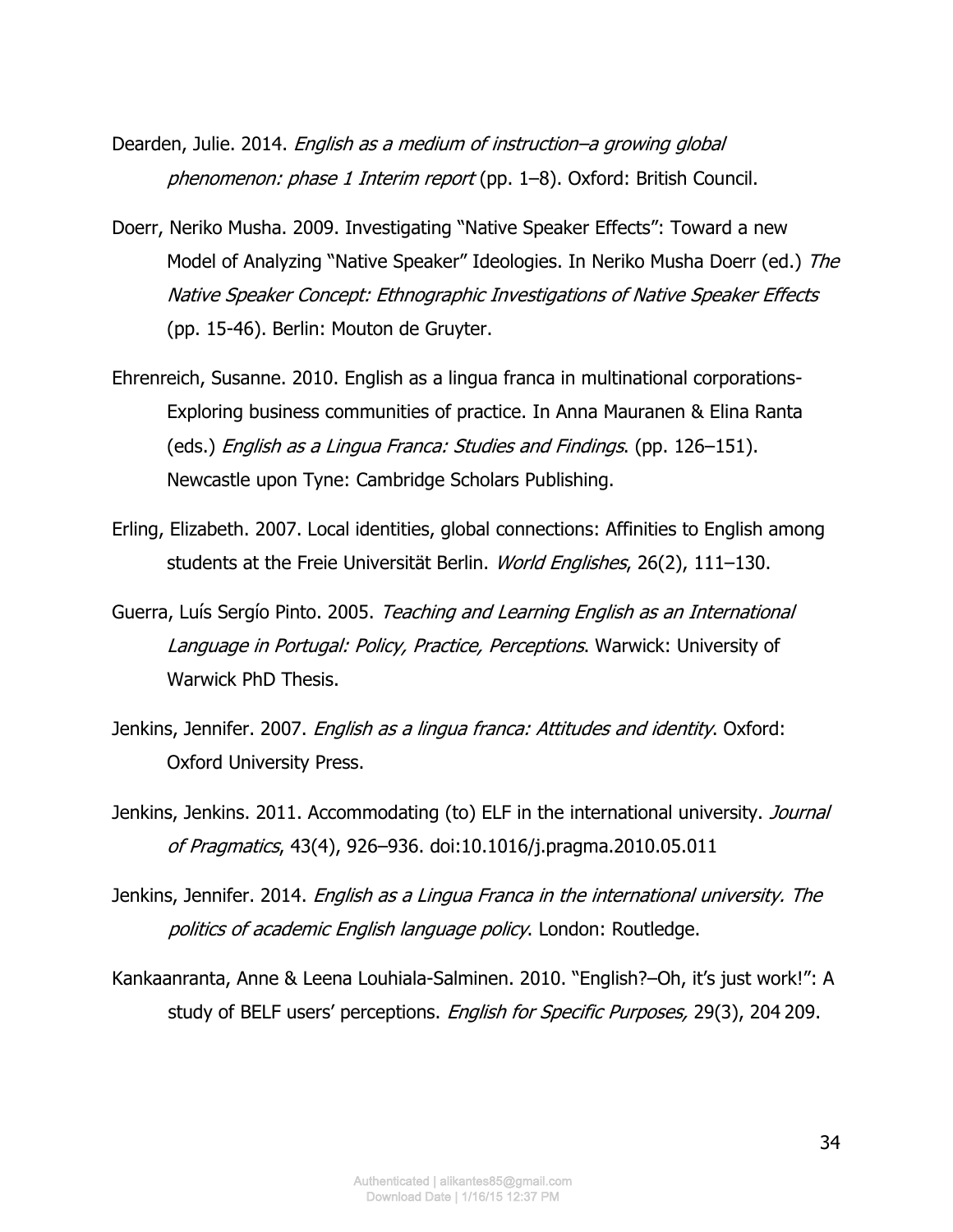- [Karakaş, Ali. 2014. Lecturers' Perceptions of Their English Abilities and Language Use in](javascript:yayinGoster(64549))  English-Medium Universities. [International Journal on New Trends in Education](javascript:yayinGoster(64549))  [and Their Implications,](javascript:yayinGoster(64549)) 5(2), 114-125.
- Kuteeva, Maria. 2014. The parallel language use of Swedish and English: the question of "nativeness" in university policies and practices. Journal of Multilingual and Multicultural Development, 35(4), 332–344. doi:10.1080/01434632.2013.874432
- Ladegaard, Hans & Itesh Sachdev., 2006. "I like the Americans... but I certainly don't aim for an American accent": language attitudes, vitality and foreign language learning in Denmark. Journal Multilingual and Multicultural Development, 27(2), 91-108.
- Lee, Ann Whan-Hsin. 2012. Language Ideology of English: Its Relation with Linguistic Ownership. Taipei: National Taiwan Normal University Master Thesis.
- Lee, Hsiu-Ya. 2012. An investigation of Taiwanese university students' attitudes towards ELF. Southampton: University of Southampton PhD Thesis.
- Liou, Yi-Shin. 2010. Who wants EIL? Attitudes towards English as an international language: comparative study of college teachers and students in the greater Taipei area. College English: Issues and Trends, 3, 135-157.
- Lippi-Green, Rosina. 2012. English with an Accent: Language, Ideology, and Discrimination (2nd edn.) London: Routledge.
- Ljosland, Ragnhild. 2011. English as an Academic Lingua Franca: Language policies and multilingual practices in a Norwegian university. Journal of Pragmatics, 43(4), 991–1004. doi:10.1016/j.pragma.2010.08.007
- Ljosland, Ragnhild. 2010. Teaching Through English: Monolingual Policy Meets Multilingual Practice, Hermes, 45, 99-113.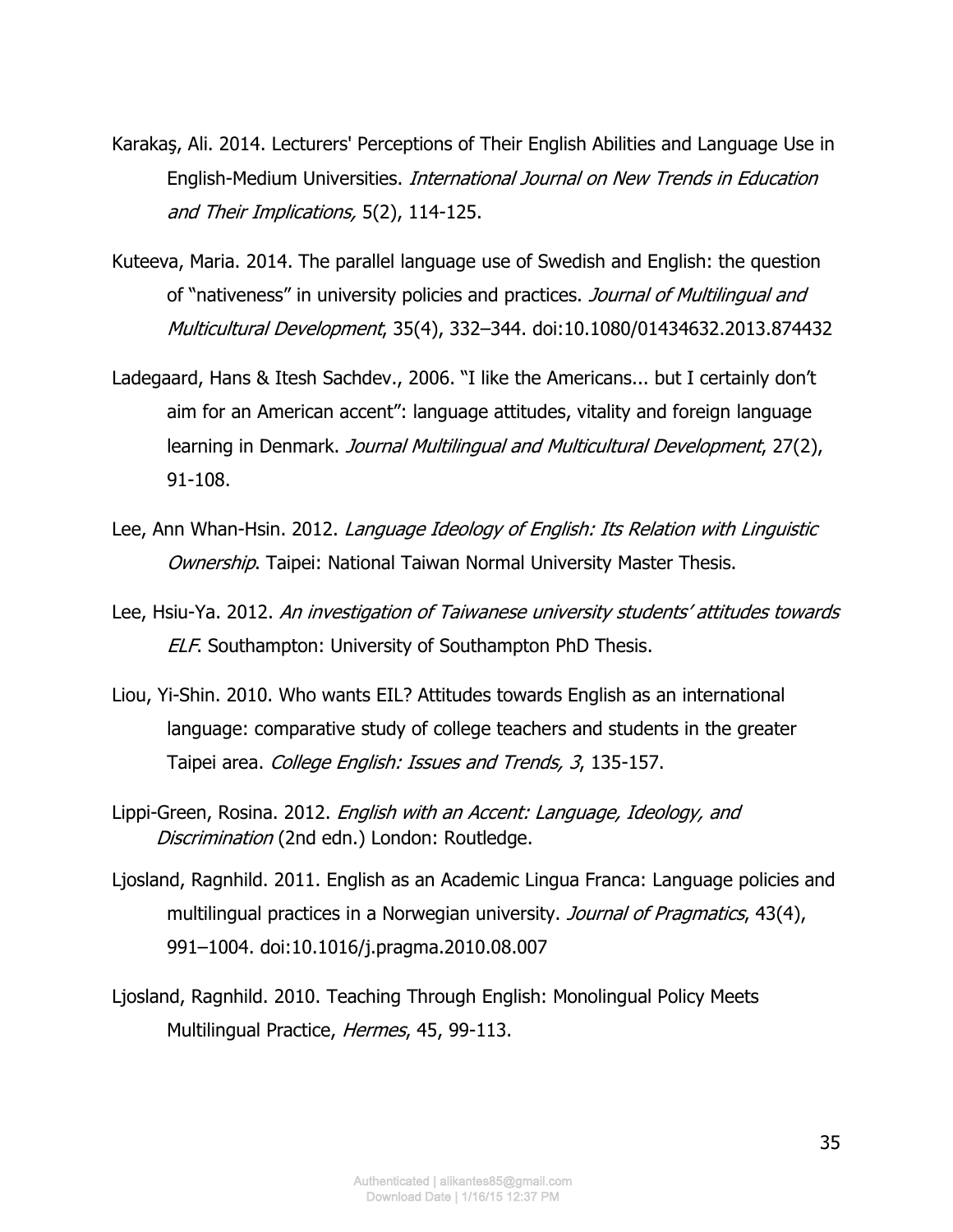- Makihara, Miki, & Bambi B. Schieffelin. 2007. Cultural Processes and Linguistic Mediations: Pacific Explorations. In Miki Makihara and Bambi B. Schieffelin (eds.) Consequences of Contact: Language Ideologies and Sociocultural Transformations in Pacific Societies. (pp. 3-29). Oxford: Oxford University Press.
- Malallah, Seham. 2000. English in an Arabic environment: Current attitudes to English among Kuwait university students. *International Journal of Bilingual Education* and Bilingualism, 3(1), 19-43.
- Matsuda, Aya. 2003. The ownership of English in Japanese secondary schools. World Englishes, 22(4), 483-496.
- Mauranen, Anna. 2003. The Corpus of English as Lingua Franca. TESOL Quarterly, 37(3), 513–527.
- McKenzie, Robert M. 2008. Social factors and non-native attitudes towards varieties of spoken English: a Japanese case study. International Journal of Applied Linguistics, 18(1), 63–88.
- Milroy, James & Lesley Milroy. 2012. Authority in Language: Investigating Standard English (4th edn.) New York: Routledge.
- Milroy, James. 2001. Language ideologies and the consequences of standardization. Journal of Sociolinguistics, 5(4), 530–555. doi:10.1111/1467-9481.00163
- OECD (Organisation for Economic Co-operation and Development). 2011. Education at a Glance 2011. OECD Indicators. Retrieved from <http://www.oecd.org/education/skills-beyond-school/48631582.pdf>accessed 3/12/2014
- OECD (Organisation for Economic Co-operation and Development). 2013. Turkey in International Migration Outlook 2013. OECD Publishing. Retrieved from [http://dx.doi.org/10.1787/migr\\_outlook-2013-43-en](http://dx.doi.org/10.1787/migr_outlook-2013-43-en) accessed 3/12/2014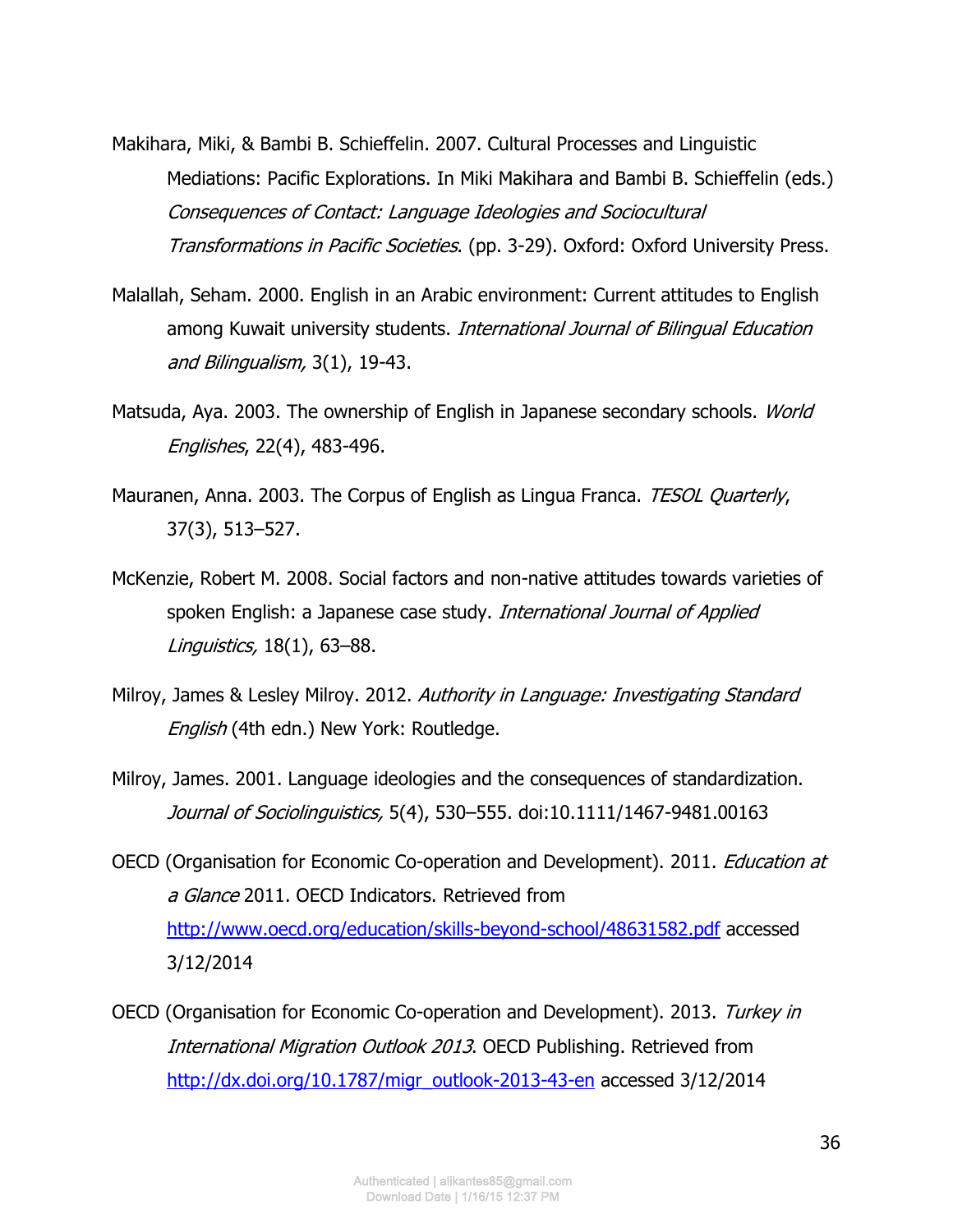- Pennycook, Alastair. 1994. The Cultural Politics of English as an International Language. New York: Longman.
- Pilkinton-Pihko, Diane. 2010. English as a lingua franca lecturers' self-perceptions of their language use. In Anna Mauranen and Niina Hynninen (eds.) English as a Lingua Franca [Special Issue] Helsinki English Studies, 6, 58–74.
- Preisler, Bent. 2009. Complementary languages: The national language and English as working languages in European universities. Angles on the English-Speaking World, 9, 10-28.
- Rogerson-Revell, Pamela. 2007. Using English for International Business: A European case study. *English for Specific Purposes*, 26(1), 103-120.
- Saarinen, Taina & Tarja Nikula. 2013. Implicit Policy, Invisible Language: Policies and Practices of International Degree Programs in Finnish Higher Education. In Aintzane Doiz, David Lasagabaster, & Juan Manuel Sierra (Eds.). *English-medium* instruction at universities: Global Challenges. (pp. 131-150). Bristol: Multilingual Matters.
- Shohamy, Elana. 2006. Language policy: Hidden agendas and new approaches. London: Routledge.
- Spolsky, Bernard. 2004. Language policy. Cambridge: Cambridge University Press.
- Timmis, Ivor 2002. Native-speaker norms and International English : a classroom view. ELT Journal, 56, 240–249.
- Turner, Yvonne, & Sue Robson. 2008. Internationalizing the university. London: Continuum.